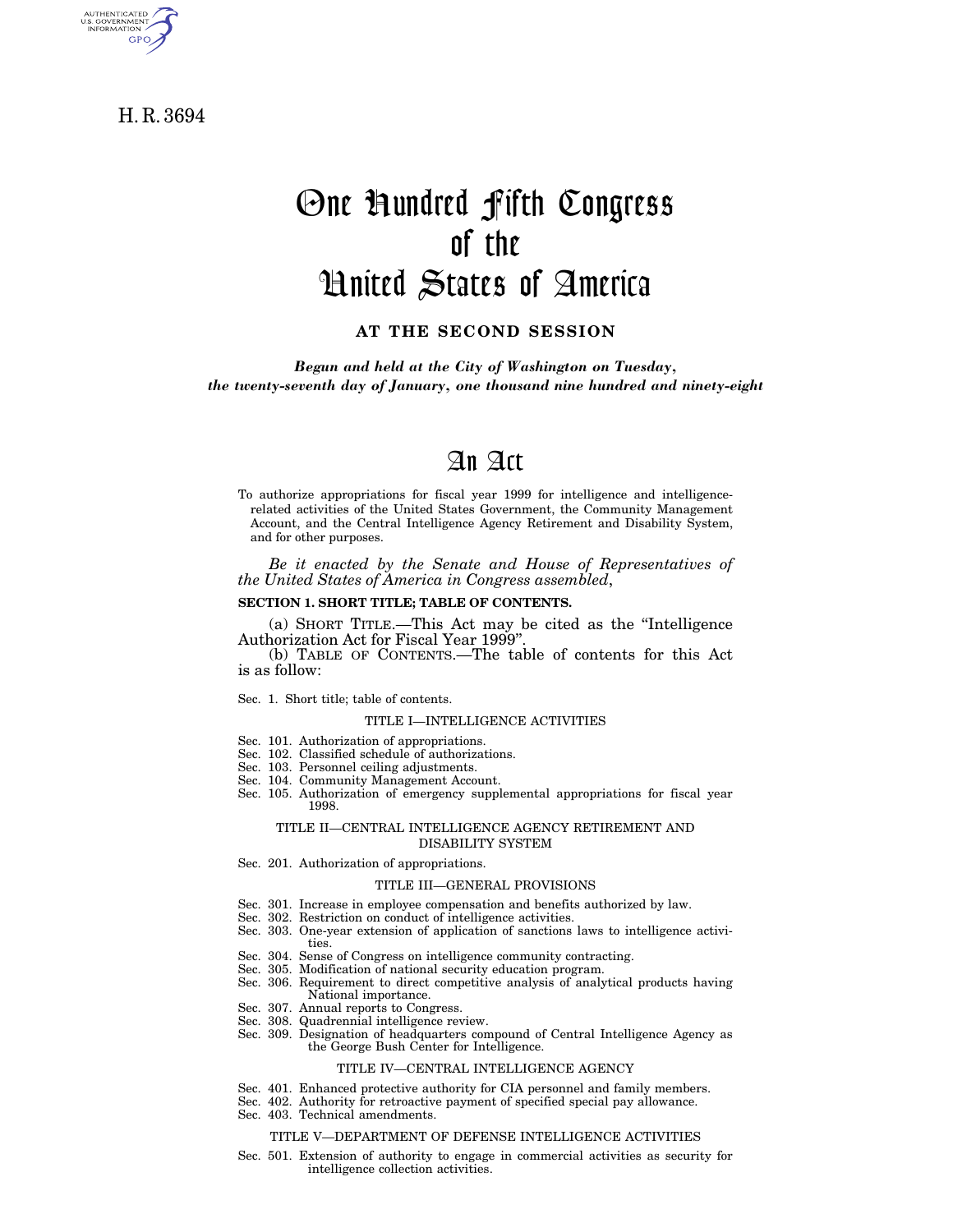### TITLE VI—FOREIGN INTELLIGENCE AND INTERNATIONAL TERRORISM INVESTIGATIONS

- Sec. 601. Pen registers and trap and trace devices in foreign intelligence and inter-
- Sec. 602. Access to certain business records for foreign intelligence and inter-<br>national terrorism investigations.
- national terrorism investigations. Sec. 603. Conforming and clerical amendments.

Sec. 604. Wire and electronic communications interception requirements. Sec. 605. Authority of Attorney General to accept voluntary services.

### TITLE VII—WHISTLEBLOWER PROTECTION FOR INTELLIGENCE

COMMUNITY EMPLOYEES REPORTING URGENT CONCERNS TO CONGRESS

Sec. 701. Short title; findings.

Sec. 702. Protection of intelligence community employees who report urgent concerns to Congress.

# **TITLE I—INTELLIGENCE ACTIVITIES**

### **SEC. 101. AUTHORIZATION OF APPROPRIATIONS.**

Funds are hereby authorized to be appropriated for fiscal year 1999 for the conduct of the intelligence and intelligence-related activities of the following elements of the United States Government:

(1) The Central Intelligence Agency.

(2) The Department of Defense.

(3) The Defense Intelligence Agency.

(4) The National Security Agency.

(5) The Department of the Army, the Department of the Navy, and the Department of the Air Force.

(6) The Department of State.

(7) The Department of the Treasury.

(8) The Department of Energy.

(9) The Federal Bureau of Investigation.

(10) The National Reconnaissance Office.

(11) The National Imagery and Mapping Agency.

### **SEC. 102. CLASSIFIED SCHEDULE OF AUTHORIZATIONS.**

(a) SPECIFICATIONS OF AMOUNTS AND PERSONNEL CEILINGS.— The amounts authorized to be appropriated under section 101, and the authorized personnel ceilings as of September 30, 1999, for the conduct of the intelligence and intelligence-related activities of the elements listed in such section, are those specified in the classified Schedule of Authorizations prepared to accompany the conference report on the bill H.R. 3694 of the 105th Congress.

(b) AVAILABILITY OF CLASSIFIED SCHEDULE OF AUTHORIZA- TIONS.—The Schedule of Authorizations shall be made available to the Committees on Appropriations of the Senate and House of Representatives and to the President. The President shall provide for suitable distribution of the Schedule, or of appropriate portions of the Schedule, within the Executive Branch.

### **SEC. 103. PERSONNEL CEILING ADJUSTMENTS.**

(a) AUTHORITY FOR ADJUSTMENTS.—With the approval of the Director of the Office of Management and Budget, the Director of Central Intelligence may authorize employment of civilian personnel in excess of the number authorized for fiscal year 1999 under section 102 when the Director of Central Intelligence determines that such action is necessary to the performance of important intelligence functions, except that the number of personnel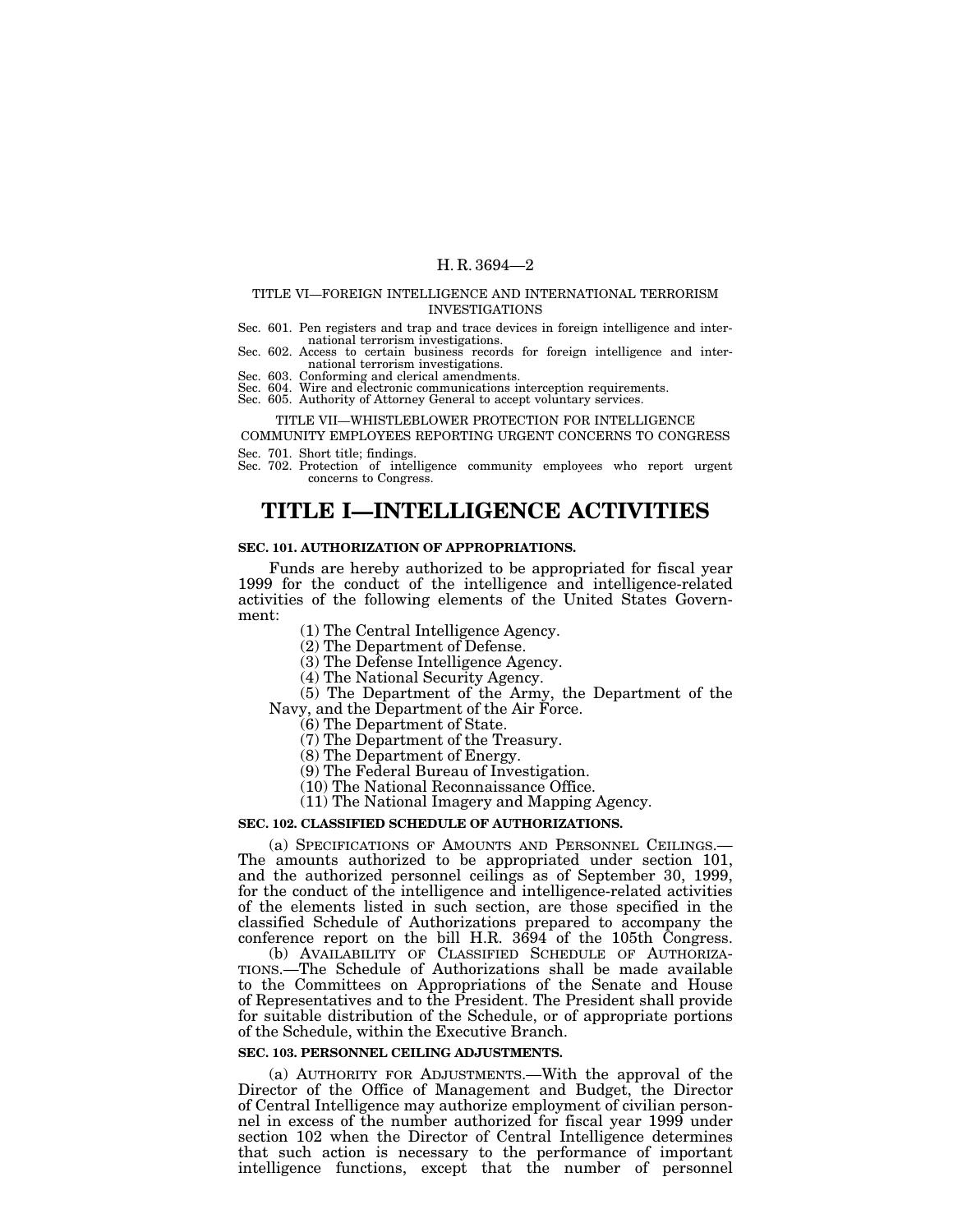employed in excess of the number authorized under such section may not, for any element of the intelligence community, exceed 2 percent of the number of civilian personnel authorized under such section for such element.

(b) NOTICE TO INTELLIGENCE COMMITTEES.—The Director of Central Intelligence shall promptly notify the Permanent Select Committee on Intelligence of the House of Representatives and the Select Committee on Intelligence of the Senate upon an exercise of the authority granted by this section.

#### **SEC. 104. COMMUNITY MANAGEMENT ACCOUNT.**

(a) AUTHORIZATION OF APPROPRIATIONS.—There is authorized to be appropriated for the Community Management Account of the Director of Central Intelligence for fiscal year 1999 the sum of \$129,123,000. Within such amount, funds identified in the classified Schedule of Authorizations referred to in section 102(a) for the Advanced Research and Development Committee and the Advanced Technology Group shall remain available until September 30, 2000.

(b) AUTHORIZED PERSONNEL LEVELS.—The elements within the Community Management Account of the Director of Central Intelligence are authorized 283 full-time personnel as of September 30, 1999. Personnel serving in such elements may be permanent employees of the Community Management Staff or personnel detailed from other elements of the United States Government. (c) CLASSIFIED AUTHORIZATIONS.—

(1) AUTHORIZATION OF APPROPRIATIONS.—In addition to amounts authorized to be appropriated for the Community Management Account by subsection (a), there is also authorized to be appropriated for the Community Management Account for fiscal year 1999 such additional amounts as are specified in the classified Schedule of Authorizations referred to in section 102(a). Such additional amounts shall remain available until September 30, 2000.

(2) AUTHORIZATION OF PERSONNEL.—In addition to the personnel authorized by subsection (b) for elements of the Community Management Account as of September 30, 1999, there is authorized such additional personnel for such elements as of that date as is specified in the classified Schedule of Authorizations.

(d) REIMBURSEMENT.—Except as provided in section 113 of the National Security Act of 1947 (50 U.S.C. 404h), during fiscal year 1999, any officer or employee of the United States or member of the Armed Forces who is detailed to the staff of an element within the Community Management Account from another element of the United States Government shall be detailed on a reimbursable basis, except that any such officer, employee, or member may be detailed on a nonreimbursable basis for a period of less than 1 year for the performance of temporary functions as required by the Director of Central Intelligence.

(e) NATIONAL DRUG INTELLIGENCE CENTER.—

(1) IN GENERAL.—Of the amount appropriated pursuant to the authorization in subsection  $(a)$ , the amount of \$27,000,000 shall be available for the National Drug Intelligence Center. Within such amount, funds provided for research, development, test, and evaluation purposes shall remain available until September 30, 2000, and funds provided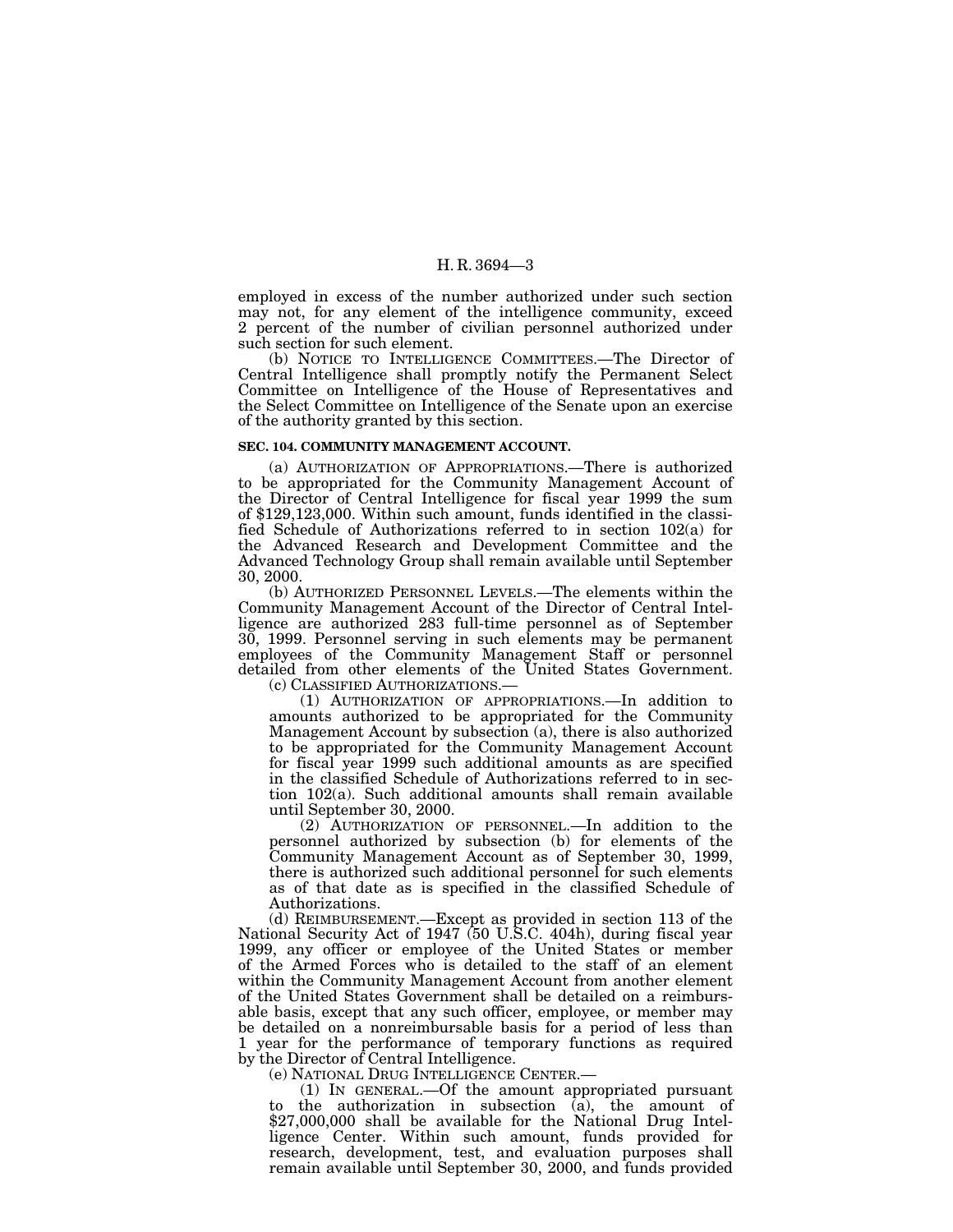for procurement purposes shall remain available until September 30, 2001.

(2) TRANSFER OF FUNDS.—The Director of Central Intelligence shall transfer to the Attorney General of the United States funds available for the National Drug Intelligence Center under paragraph (1). The Attorney General shall utilize funds so transferred for the activities of the National Drug Intelligence Center.

(3) LIMITATION.—Amounts available for the National Drug Intelligence Center may not be used in contravention of the provisions of section 103(d)(1) of the National Security Act of 1947 (50 U.S.C. 403–3(d)(1)).

(4) AUTHORITY.—Notwithstanding any other provision of law, the Attorney General shall retain full authority over the operations of the National Drug Intelligence Center.

(f) TRANSFER AUTHORITY FOR FUNDS FOR SECURITY REQUIRE-MENTS AT OVERSEAS LOCATIONS.—

(1) IN GENERAL.—Of the amount appropriated pursuant to the authorization in subsection (a), the Director of Central Intelligence may transfer funds to departments or other agencies for the sole purpose of supporting certain intelligence community security requirements at overseas locations, as specified by the Director.

(2) LIMITATION.—Amounts made available for departments or agencies under paragraph (1) shall be—

(A) transferred to the specific appropriation;

(B) allocated to the specific account in the specific amount, as determined by the Director;

(C) merged with funds in such account that are available for architectural and engineering support expenses at overseas locations; and

(D) available only for the same purposes, and subject to the same terms and conditions, as the funds described in subparagraph (C).

### **SEC. 105. AUTHORIZATION OF EMERGENCY SUPPLEMENTAL APPRO-PRIATIONS FOR FISCAL YEAR 1998.**

(a) AUTHORIZATION.—Amounts authorized to be appropriated for fiscal year 1998 under section 101 of the Intelligence Authorization Act for Fiscal Year 1998 (Public Law 105–107) for the conduct of the intelligence activities of elements of the United States Government listed in such section are hereby increased, with respect to any such authorized amount, by the amount by which appropriations pursuant to such authorization were increased by the following:

(1) An emergency supplemental appropriation in title I of the 1998 Supplemental Appropriations and Rescissions Act (Public Law 105–174).

(2) An emergency supplemental appropriation in a supplemental appropriations Act for fiscal year 1998 that is enacted after September 28, 1998, for such amounts as are designated by Congress as an emergency requirement pursuant to section 251(b)(2)(A) of the Balanced Budget and Emergency Deficit Control Act of 1985 (2 U.S.C. 901(b) $(2)(A)$ ).

(b) RATIFICATION.—For purposes of section 504 of the National Security Act of 1947 (50 U.S.C. 414), any obligation or expenditure of those amounts deemed to have been specifically authorized by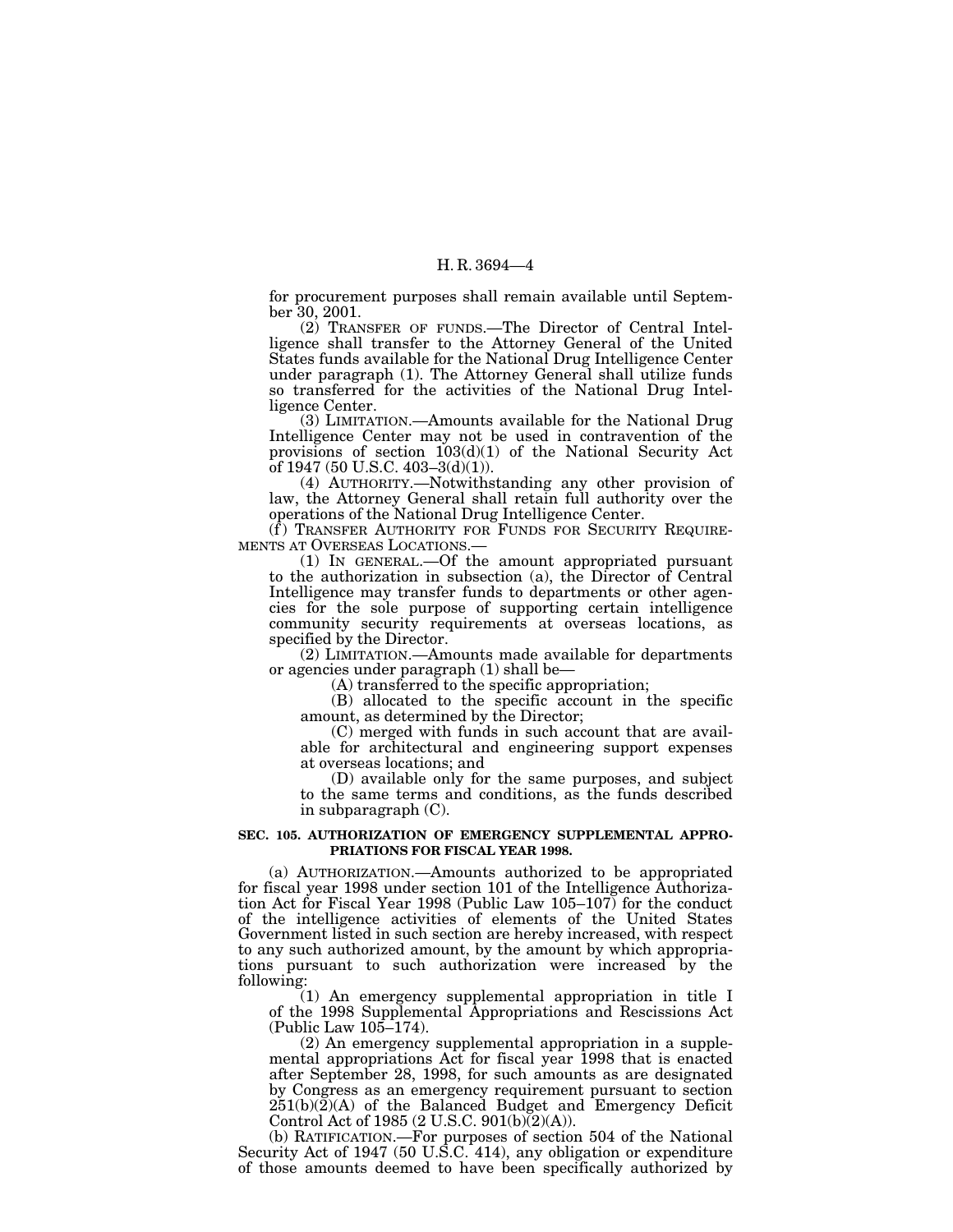Congress in the Act referred to in subsection  $(a)(1)$  and in the supplemental appropriations Act referred to in subsection (a)(2) is hereby ratified and confirmed.

# **TITLE II—CENTRAL INTELLIGENCE AGENCY RETIREMENT AND DISABIL-ITY SYSTEM**

### **SEC. 201. AUTHORIZATION OF APPROPRIATIONS.**

There is authorized to be appropriated for the Central Intelligence Agency Retirement and Disability Fund for fiscal year 1999 the sum of \$201,500,000.

# **TITLE III—GENERAL PROVISIONS**

### **SEC. 301. INCREASE IN EMPLOYEE COMPENSATION AND BENEFITS AUTHORIZED BY LAW.**

Appropriations authorized by this Act for salary, pay, retirement, and other benefits for Federal employees may be increased by such additional or supplemental amounts as may be necessary for increases in such compensation or benefits authorized by law.

# **SEC. 302. RESTRICTION ON CONDUCT OF INTELLIGENCE ACTIVITIES.**

The authorization of appropriations by this Act shall not be deemed to constitute authority for the conduct of any intelligence activity which is not otherwise authorized by the Constitution or the laws of the United States.

### **SEC. 303. ONE-YEAR EXTENSION OF APPLICATION OF SANCTIONS LAWS TO INTELLIGENCE ACTIVITIES.**

Section 905 of the National Security Act of 1947 (50 U.S.C. 441d) is amended by striking out ''January 6, 1999'' and inserting in lieu thereof "January 6, 2000".

### **SEC. 304. SENSE OF CONGRESS ON INTELLIGENCE COMMUNITY CONTRACTING.**

It is the sense of Congress that the Director of Central Intelligence should continue to direct that elements of the intelligence community, whenever compatible with the national security interests of the United States and consistent with operational and security concerns related to the conduct of intelligence activities, and where fiscally sound, should competitively award contracts in a manner that maximizes the procurement of products properly designated as having been made in the United States.

### **SEC. 305. MODIFICATION OF NATIONAL SECURITY EDUCATION PROGRAM.**

(a) ASSISTANCE FOR COUNTERPROLIFERATION STUDIES.—The David L. Boren National Security Education Act of 1991 (50 U.S.C. 1901 et seq.) is amended as follows:

(1) Section 801 (50 U.S.C. 1901) is amended by inserting "counterproliferation studies," after "area studies," in subsections  $(b)(7)$  and  $(c)(2)$ .

(2) Section 802 (50 U.S.C. 1902) is amended—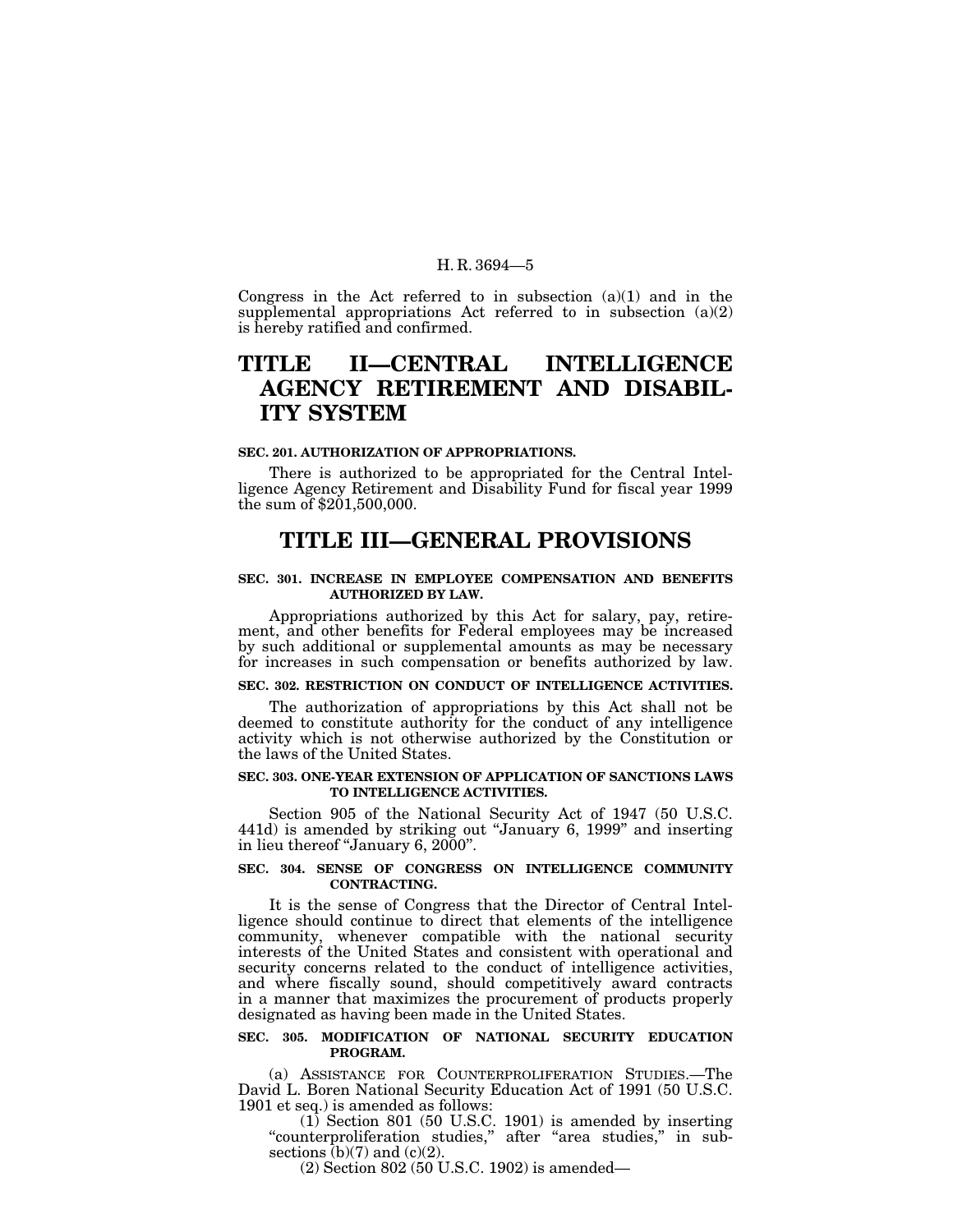(A) in subsection (a), by inserting ''counterproliferation studies," after "area studies," in paragraphs  $(1)(B)(i)$ ,  $(1)(C)$ , and  $(4)$ ; and

(B) in subsection (b)(2), by inserting ''counterproliferation study,'' after ''area study,'' in subparagraphs  $(\bar{A})(ii)$  and  $(B)(ii)$ .

(3) Section 803 (50 U.S.C. 1903) is amended by striking out "and area" in subsections  $(b)(8)$  and  $(d)(4)$  and inserting in lieu thereof ''area, and counterproliferation''.

 $(4)$  Section 806(b)(1) (50 U.S.C. 1906(b)(1)) is amended by striking out "and area" and inserting in lieu thereof "area, and counterproliferation''.

(b) REVISION OF MEMBERSHIP OF NATIONAL SECURITY EDUCATION BOARD.—Section 803(b)(6) of such Act (50 U.S.C. 1903(b)(6)) is amended to read as follows:

''(6) The Secretary of Energy.''.

### **SEC. 306. REQUIREMENT TO DIRECT COMPETITIVE ANALYSIS OF ANALYTICAL PRODUCTS HAVING NATIONAL IMPOR-TANCE.**

Section  $102(g)(2)$  of the National Security Act of 1947 (50 U.S.C.  $403(g)(2)$  is amended—

(1) by redesignating subparagraphs (D) and (E) as subparagraphs (E) and (F), respectively; and

(2) by inserting after subparagraph (C) the following new subparagraph (D):

''(D) direct competitive analysis of analytical products having National importance;".

### **SEC. 307. ANNUAL REPORTS TO CONGRESS.**

(a) ADDITIONAL ANNUAL REPORTS FROM THE DIRECTOR OF CEN- TRAL INTELLIGENCE.—Title I of the National Security Act of 1947 (50 U.S.C. 401 et seq.) is amended by adding at the end the following new section:

### ''ADDITIONAL ANNUAL REPORTS FROM THE DIRECTOR OF CENTRAL INTELLIGENCE

"SEC. 114. (a) REPORT ON INTELLIGENCE COMMUNITY COOPERA-TION WITH FEDERAL LAW ENFORCEMENT AGENCIES.—(1) Not later than December 31 of each year, the Director of Central Intelligence shall submit to the congressional intelligence committees and the congressional leadership a report describing the nature and extent of cooperation and assistance provided by the intelligence community to Federal law enforcement agencies with respect to efforts to stop the illegal importation into the United States of controlled substances (as that term is defined in section 102(6) of the Controlled Substances Act (21 U.S.C. 802(6)) that are included in schedule I or II under part B of such Act.

''(2) Each such report shall include a discussion of the following:

''(A) Illegal importation of such controlled substances through transit zones such as the Caribbean Sea and across the Southwest and northern borders of the United States.

''(B) Methodologies used for such illegal importation.

''(C) Additional routes used for such illegal importation. ''(D) Quantities of such controlled substances transported through each route.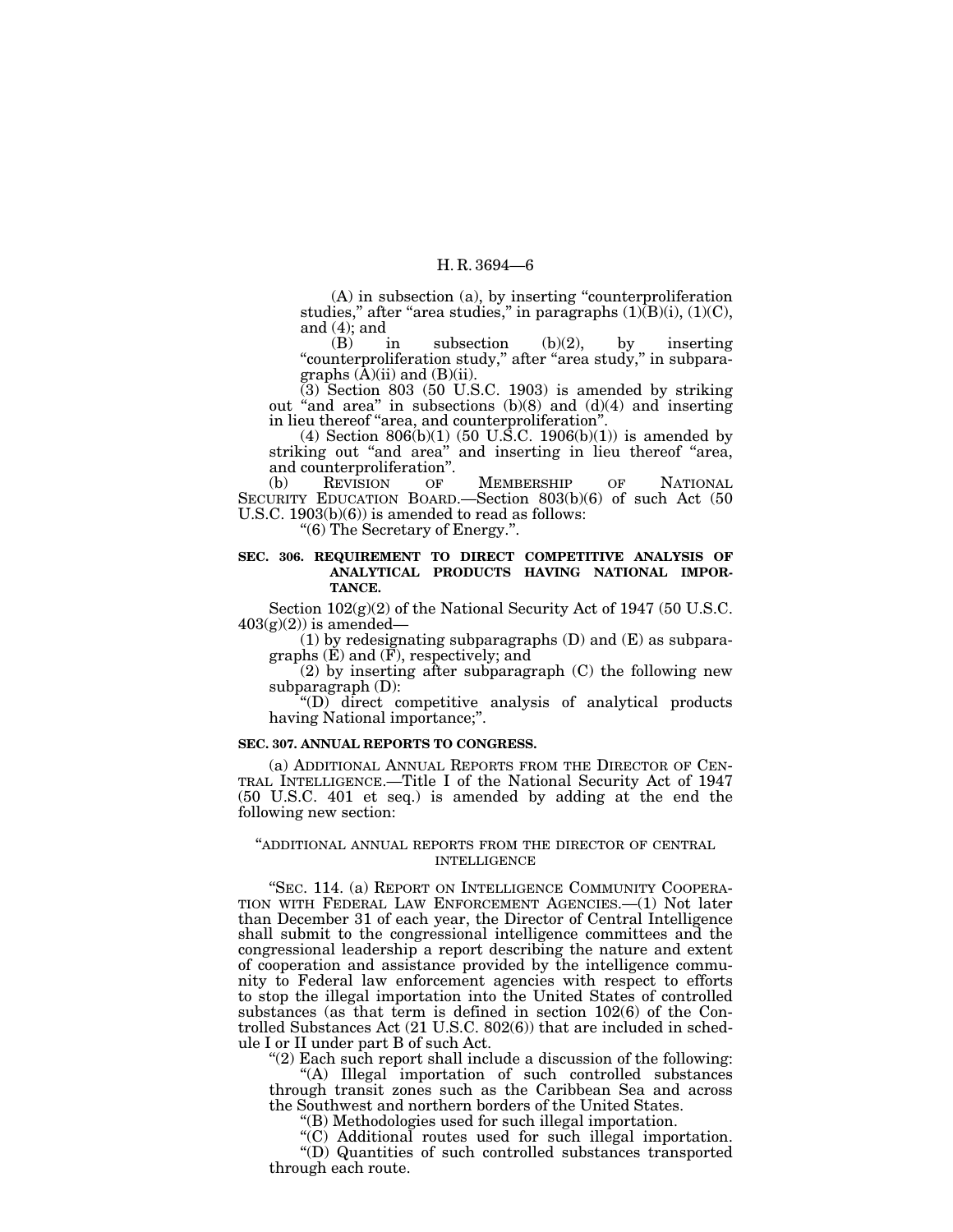"(3) Each such report may be prepared in classified form, unclassified form, or unclassified form with a classified annex.

''(b) ANNUAL REPORT ON THE SAFETY AND SECURITY OF RUSSIAN NUCLEAR FACILITIES AND NUCLEAR MILITARY FORCES.—(1) The Director of Central Intelligence shall, on an annual basis, submit to the congressional intelligence committees and the congressional leadership an intelligence report assessing the safety and security of the nuclear facilities and nuclear military forces in Russia.

" $(2)$  Each such report shall include a discussion of the following: "(A) The ability of the Government of Russia to maintain its nuclear military forces.

''(B) The security arrangements at civilian and military nuclear facilities in Russia.

''(C) The reliability of controls and safety systems at civilian nuclear facilities in Russia.

''(D) The reliability of command and control systems and procedures of the nuclear military forces in Russia.

''(3) Each such report shall be submitted in unclassified form, but may contain a classified annex.

''(c) DEFINITIONS.—In this section:

''(1) The term 'congressional intelligence committees' means the Permanent Select Committee on Intelligence of the House of Representatives and the Select Committee on Intelligence of the Senate.

"(2) The term 'congressional leadership' means the Speaker and the minority leader of the House of Representatives and the majority leader and the minority leader of the Senate.''.

(b) CLERICAL AMENDMENT.—The table of contents in the first section of such Act is amended by inserting after the item relating to section 113 the following new item:

''Sec. 114. Additional annual reports from the Director of Central Intelligence.''.

(c) DATE FOR FIRST REPORT ON COOPERATION WITH CIVILIAN LAW ENFORCEMENT AGENCIES.—The first report under section 114(a) of the National Security Act of 1947, as added by subsection (a), shall be submitted not later than December 31, 1999.

### **SEC. 308. QUADRENNIAL INTELLIGENCE REVIEW.**

(a) SENSE OF CONGRESS.—It is the sense of Congress—

(1) that the Director of Central Intelligence and the Secretary of Defense should jointly complete, in 1999 and every 4 years thereafter, a comprehensive review of United States intelligence programs and activities, with each such review—

(A) to include assessments of intelligence policy, resources, manpower, organization, and related matters; and

(B) to encompass the programs and activities funded under the National Foreign Intelligence Program (NFIP), the Joint Military Intelligence Program (JMIP), and the Tactical Intelligence and Related Activities (TIARA) accounts;

(2) that the results of each review should be shared with the appropriate committees of Congress and the congressional leadership; and

(3) that the Director, in conjunction with the Secretary, should establish a nonpartisan, independent panel (with members chosen in consultation with the appropriate committees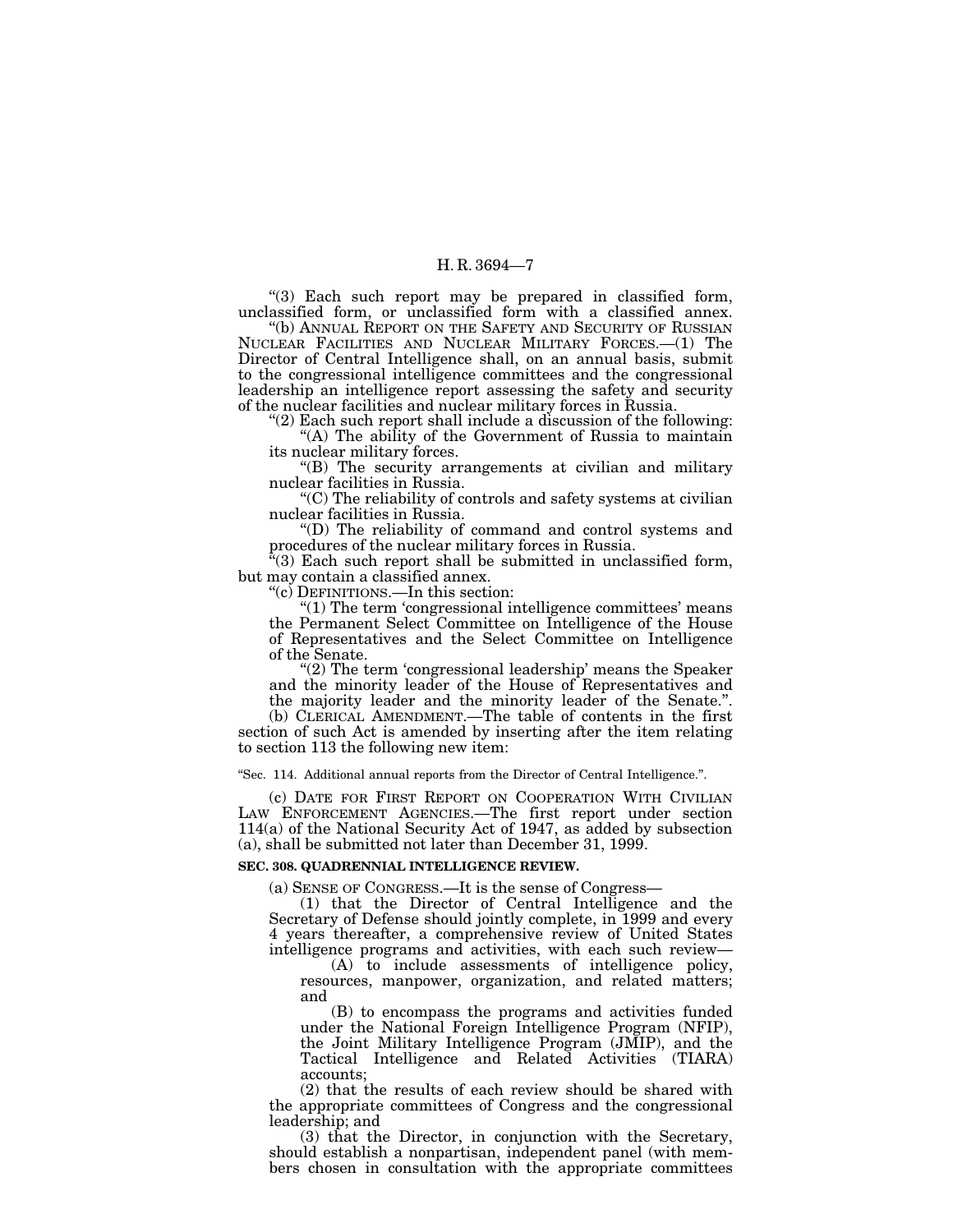of Congress and the congressional leadership from individuals in the private sector) in order to—

(A) assess each review under paragraph (1);

(B) conduct an assessment of alternative intelligence structures to meet the anticipated intelligence requirements for the national security and foreign policy of the United States through the year 2010; and

(C) make recommendations to the Director and the Secretary regarding the optimal intelligence structure for the United States in light of the assessment under subparagraph (B).

(b) REPORT.—(1) Not later than December 1, 1998, the Director of Central Intelligence and the Secretary of Defense shall jointly submit to the committees specified in paragraph (2) the views of the Director and the Secretary regarding—

(A) the potential value of conducting quadrennial intelligence reviews as described in subsection  $(a)(1)$ ; and

(B) the potential value of assessments of such reviews as described in subsection  $(a)(3)(A)$ .

(2) The committees referred to in paragraph (1) are the following:

(A) The Select Committee on Intelligence, the Committee on Armed Services, and the Committee on Appropriations of the Senate.

(B) The Permanent Select Committee on Intelligence, the Committee on National Security, and the Committee on Appropriations of the House of Representatives.

### **SEC. 309. DESIGNATION OF HEADQUARTERS COMPOUND OF CENTRAL INTELLIGENCE AGENCY AS THE GEORGE BUSH CENTER FOR INTELLIGENCE.**

(a) DESIGNATION.—The headquarters compound of the Central Intelligence Agency located in Langley, Virginia, shall be known and designated as the ''George Bush Center for Intelligence''.

(b) REFERENCES.—Any reference in a law, map, regulation, document, paper, or other record of the United States to the headquarters compound referred to in subsection (a) shall be deemed to be a reference to the ''George Bush Center for Intelligence''.

# **TITLE IV—CENTRAL INTELLIGENCE AGENCY**

### **SEC. 401. ENHANCED PROTECTIVE AUTHORITY FOR CIA PERSONNEL AND FAMILY MEMBERS.**

Section 5(a)(4) of the Central Intelligence Agency Act of 1949  $(50 \text{ U.S.C. } 403f(a)(4))$  is amended by striking out "and the protection" of Agency personnel and of defectors, their families,'' and inserting in lieu thereof ''and the protection of current and former Agency personnel and their immediate families, defectors and their immediate families,''.

### **SEC. 402. AUTHORITY FOR RETROACTIVE PAYMENT OF SPECIFIED SPECIAL PAY ALLOWANCE.**

(a) AUTHORIZATION.—The Director of Central Intelligence may make payments with respect to the period beginning on January 30, 1998, and ending on April 7, 1998, of the special pay allowance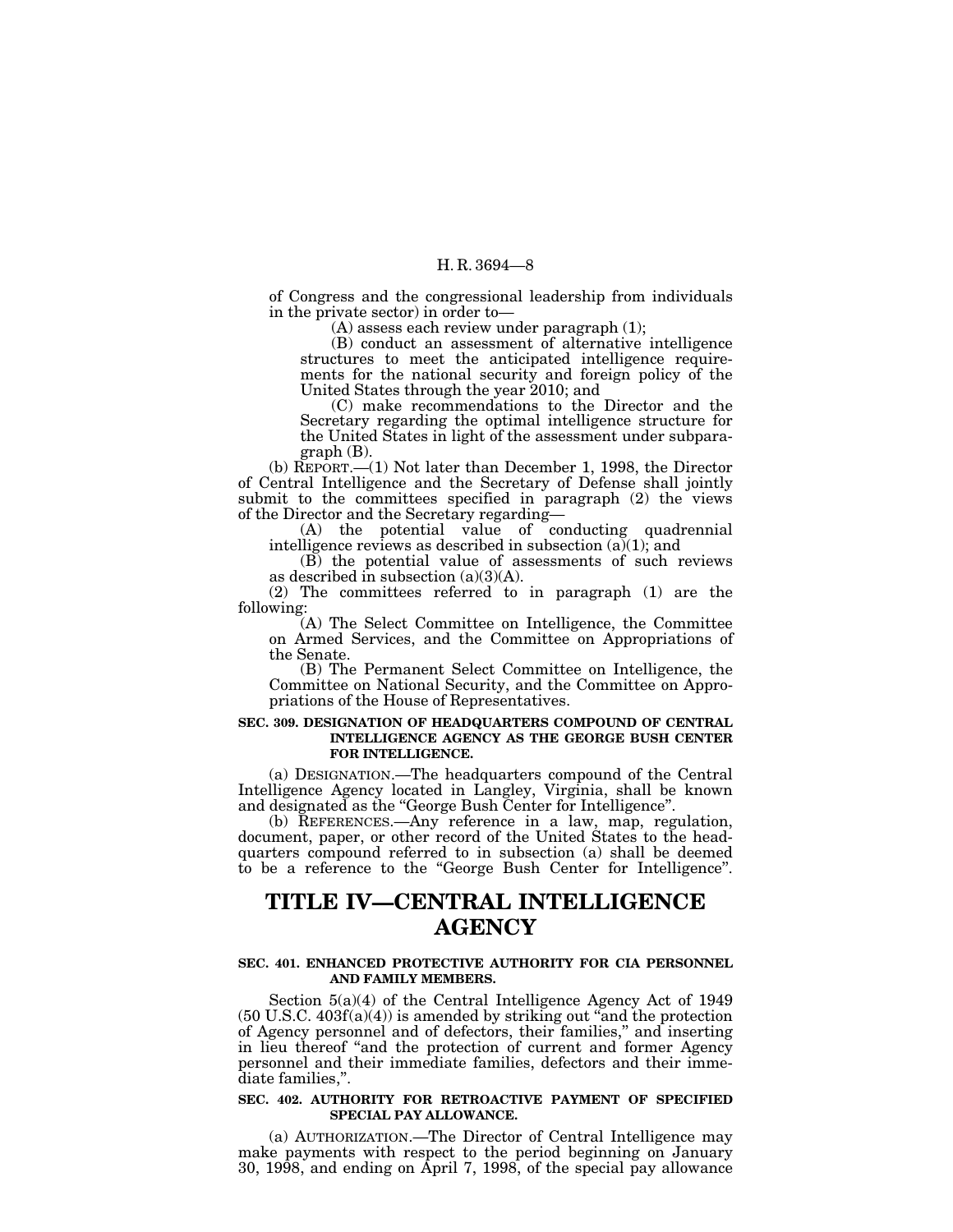described in the Central Intelligence Agency notice dated April 7, 1998 (notwithstanding the otherwise applicable effective date for such payments of April 7, 1998).

(b) FUNDS AVAILABLE.—Payments authorized by subsection (a) may be made from amounts appropriated for the Central Intelligence Agency for fiscal year 1998 or for fiscal year 1999.

### **SEC. 403. TECHNICAL AMENDMENTS.**

(a) CENTRAL INTELLIGENCE AGENCY ACT OF 1949.—The Central Intelligence Agency Act of 1949 is amended as follows:

 $(1)$  Section  $5(a)(1)$  (50 U.S.C. 403 $f(a)(1)$ ) is amended—

(A) by striking out ''subparagraphs (B) and (C) of section  $102(a)(2)$ " and inserting in lieu thereof "paragraphs"  $(2)$  and  $(3)$  of section 102 $(a)$ ";

(B) by striking out " $(c)(5)$ " and inserting in lieu thereof  $C'(c)(6)$ 

(C) by inserting "(3)," after " $403(a)(2)$ ,";

(D) by inserting "(c)(6), (d)" after "403–3"; and

(E) by inserting "(a), (g)" after "403–4".

(2) Section 6 (50 U.S.C. 403g) is amended by striking out " $(c)(5)$ " each place it appears and inserting in lieu thereof " $(c)(6)$ ".

(b) CENTRAL INTELLIGENCE AGENCY RETIREMENT ACT.—Section 201(c) of the Central Intelligence Agency Retirement Act (50 U.S.C.  $2011(c)$ ) is amended by striking out "section  $103(c)(5)$  of the National Security Act of  $1947$  (50 U.S.C. 403-3(c)(5))" and inserting in lieu thereof "paragraph  $(6)$  of section  $103(c)$  of the National Security Act of  $1947$  ( $50 \text{ U.S.C. } 403 - 3(c)$ )".

# **TITLE V—DEPARTMENT OF DEFENSE INTELLIGENCE ACTIVITIES**

### **SEC. 501. EXTENSION OF AUTHORITY TO ENGAGE IN COMMERCIAL ACTIVITIES AS SECURITY FOR INTELLIGENCE COLLEC-TION ACTIVITIES.**

Section 431(a) of title 10, United States Code, is amended by striking out ''December 31, 1998'' and inserting in lieu thereof ''December 31, 2000''.

# **TITLE VI—FOREIGN INTELLIGENCE AND INTERNATIONAL TERRORISM INVESTIGATIONS**

### **SEC. 601. PEN REGISTERS AND TRAP AND TRACE DEVICES IN FOREIGN INTELLIGENCE AND INTERNATIONAL TERRORISM INVESTIGATIONS.**

The Foreign Intelligence Surveillance Act of 1978 (50 U.S.C. 1801 et seq.) is amended—

(1) by redesignating title IV as title VI and section 401 as section 601, respectively; and

(2) by inserting after title III the following new title: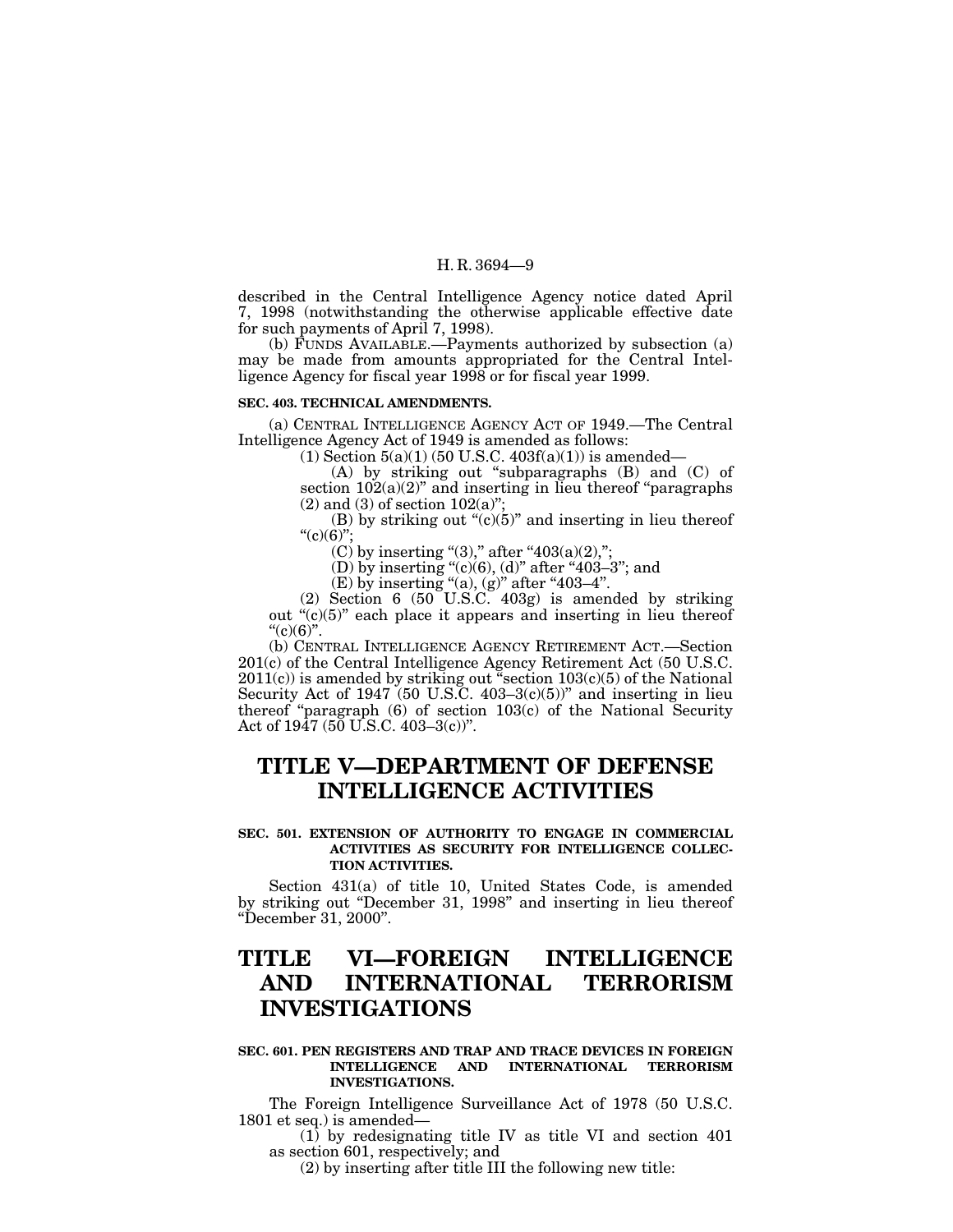# ''TITLE IV—PEN REGISTERS AND TRAP AND TRACE DEVICES FOR FOREIGN INTELLIGENCE PURPOSES

### ''DEFINITIONS

''SEC. 401. As used in this title:

" $(1)$  The terms 'foreign power', 'agent of a foreign power', 'international terrorism', 'foreign intelligence information', 'Attorney General', 'United States person', 'United States', 'person', and 'State' shall have the same meanings as in section 101 of this Act.

"(2) The terms 'pen register' and 'trap and trace device' have the meanings given such terms in section 3127 of title 18, United States Code.

''(3) The term 'aggrieved person' means any person—

"(A) whose telephone line was subject to the installation or use of a pen register or trap and trace device authorized by this title; or

''(B) whose communication instrument or device was subject to the use of a pen register or trap and trace device authorized by this title to capture incoming electronic or other communications impulses.

### ''PEN REGISTERS AND TRAP AND TRACE DEVICES FOR FOREIGN INTELLIGENCE AND INTERNATIONAL TERRORISM INVESTIGATIONS

"SEC.  $402.$  (a)(1) Notwithstanding any other provision of law, the Attorney General or a designated attorney for the Government may make an application for an order or an extension of an order authorizing or approving the installation and use of a pen register or trap and trace device for any investigation to gather foreign intelligence information or information concerning international terrorism which is being conducted by the Federal Bureau of Investigation under such guidelines as the Attorney General approves pursuant to Executive Order No. 12333, or a successor order.

" $(2)$  The authority under paragraph  $(1)$  is in addition to the authority under title I of this Act to conduct the electronic surveillance referred to in that paragraph.

''(b) Each application under this section shall be in writing under oath or affirmation to—

"(1) a judge of the court established by section  $103(a)$ of this Act; or

"(2) a United States Magistrate Judge under chapter 43 of title 28, United States Code, who is publicly designated by the Chief Justice of the United States to have the power to hear applications for and grant orders approving the installation and use of a pen register or trap and trace device on behalf of a judge of that court.

''(c) Each application under this section shall require the approval of the Attorney General, or a designated attorney for the Government, and shall include—

''(1) the identity of the Federal officer seeking to use the pen register or trap and trace device covered by the application;

" $(2)$  a certification by the applicant that the information likely to be obtained is relevant to an ongoing foreign intelligence or international terrorism investigation being conducted by the Federal Bureau of Investigation under guidelines approved by the Attorney General; and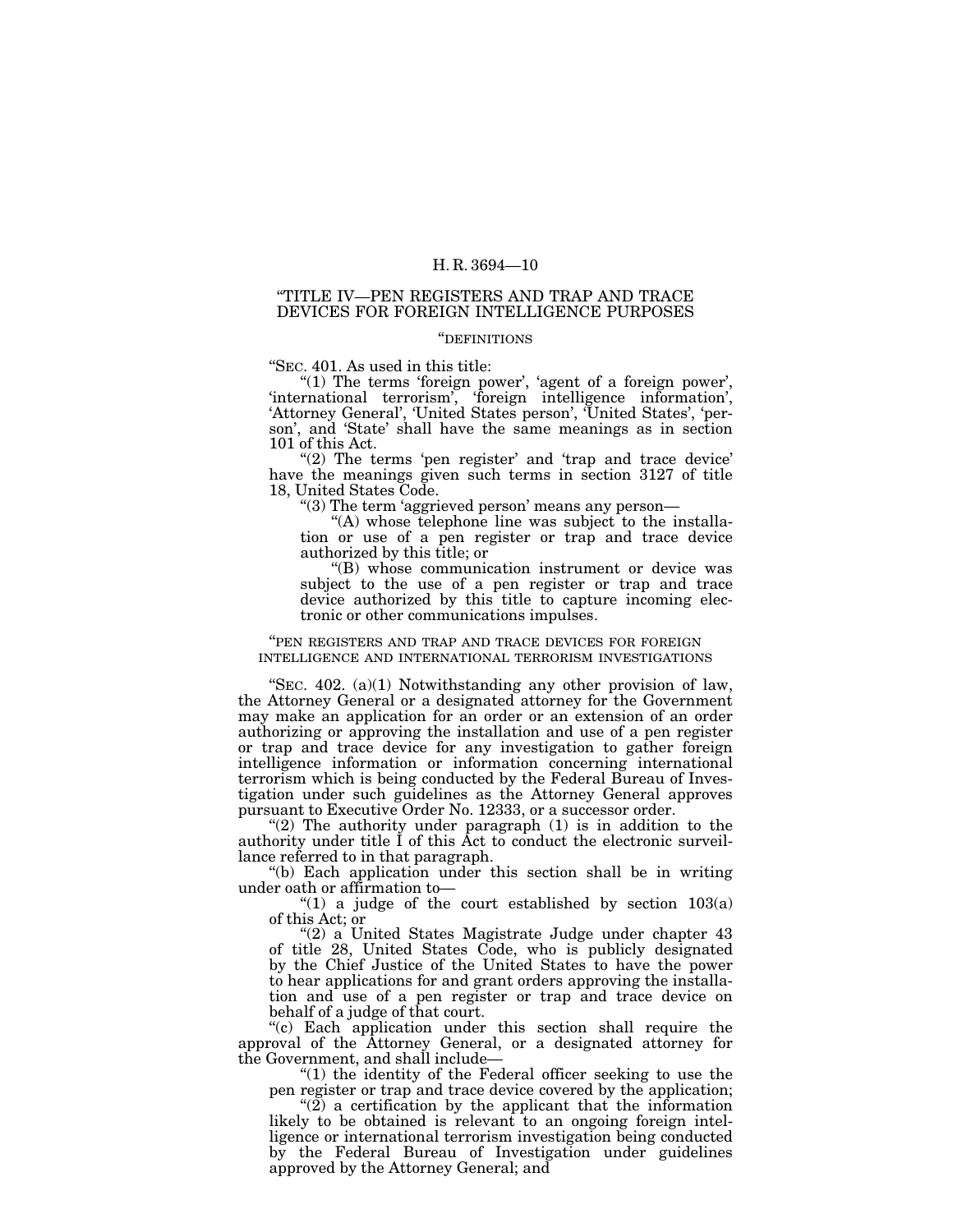''(3) information which demonstrates that there is reason to believe that the telephone line to which the pen register or trap and trace device is to be attached, or the communication instrument or device to be covered by the pen register or trap and trace device, has been or is about to be used in communication with—

"(A) an individual who is engaging or has engaged in international terrorism or clandestine intelligence activities that involve or may involve a violation of the criminal laws of the United States; or

''(B) a foreign power or agent of a foreign power under circumstances giving reason to believe that the communication concerns or concerned international terrorism or clandestine intelligence activities that involve or may involve a violation of the criminal laws of the United States.

 $((d)(1)$  Upon an application made pursuant to this section, the judge shall enter an ex parte order as requested, or as modified, approving the installation and use of a pen register or trap and trace device if the judge finds that the application satisfies the requirements of this section.

''(2) An order issued under this section—

''(A) shall specify—

''(i) the identity, if known, of the person who is the subject of the foreign intelligence or international terrorism investigation;

"(ii) in the case of an application for the installation and use of a pen register or trap and trace device with respect to a telephone line—

''(I) the identity, if known, of the person to whom is leased or in whose name the telephone line is listed; and

''(II) the number and, if known, physical location of the telephone line; and

"(iii) in the case of an application for the use of a pen register or trap and trace device with respect to a communication instrument or device not covered by clause  $(ii)$ —

''(I) the identity, if known, of the person who owns or leases the instrument or device or in whose name the instrument or device is listed; and

''(II) the number of the instrument or device; and ''(B) shall direct that—

"(i) upon request of the applicant, the provider of a wire or electronic communication service, landlord, custodian, or other person shall furnish any information, facilities, or technical assistance necessary to accomplish the installation and operation of the pen register or trap and trace device in such a manner as will protect its secrecy and produce a minimum amount of interference with the services that such provider, landlord, custodian, or other person is providing the person concerned;

"(ii) such provider, landlord, custodian, or other person—

''(I) shall not disclose the existence of the investigation or of the pen register or trap and trace device to any person unless or until ordered by the court; and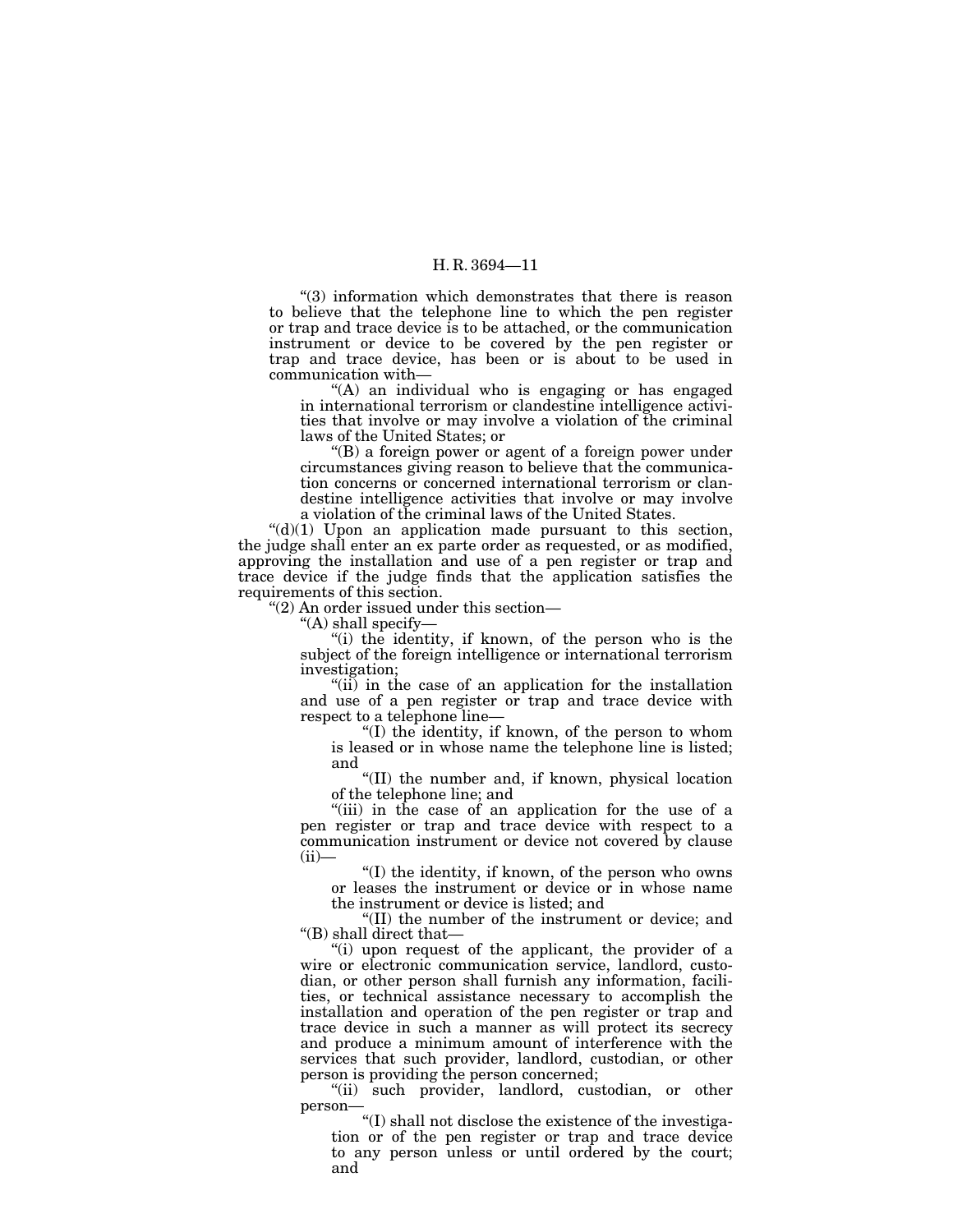''(II) shall maintain, under security procedures approved by the Attorney General and the Director of Central Intelligence pursuant to section 105(b)(2)(C) of this Act, any records concerning the pen register or trap and trace device or the aid furnished; and

"(iii) the applicant shall compensate such provider, landlord, custodian, or other person for reasonable expenses incurred by such provider, landlord, custodian, or other person in providing such information, facilities, or technical assistance.

''(e) An order issued under this section shall authorize the installation and use of a pen register or trap and trace device for a period not to exceed 90 days. Extensions of such an order may be granted, but only upon an application for an order under this section and upon the judicial finding required by subsection (d). The period of extension shall be for a period not to exceed 90 days.

 $\mathcal{L}(f)$  No cause of action shall lie in any court against any provider of a wire or electronic communication service, landlord, custodian, or other person (including any officer, employee, agent, or other specified person thereof ) that furnishes any information, facilities, or technical assistance under subsection (d) in accordance with the terms of a court under this section.

''(g) Unless otherwise ordered by the judge, the results of a pen register or trap and trace device shall be furnished at reasonable intervals during regular business hours for the duration of the order to the authorized Government official or officials.

# ''AUTHORIZATION DURING EMERGENCIES

''SEC. 403. (a) Notwithstanding any other provision of this title, when the Attorney General makes a determination described in subsection (b), the Attorney General may authorize the installation and use of a pen register or trap and trace device on an emergency basis to gather foreign intelligence information or information concerning international terrorism if—

 $\sqrt{\text{1}}$  a judge referred to in section 402(b) of this Act is informed by the Attorney General or his designee at the time of such authorization that the decision has been made to install and use the pen register or trap and trace device, as the case may be, on an emergency basis; and

" $(2)$  an application in accordance with section 402 of this Act is made to such judge as soon as practicable, but not more than 48 hours, after the Attorney General authorizes the installation and use of the pen register or trap and trace device, as the case may be, under this section.

''(b) A determination under this subsection is a reasonable determination by the Attorney General that—

" $(1)$  an emergency requires the installation and use of a pen register or trap and trace device to obtain foreign intelligence information or information concerning international terrorism before an order authorizing the installation and use of the pen register or trap and trace device, as the case may be, can with due diligence be obtained under section 402 of this Act; and

" $(2)$  the factual basis for issuance of an order under such section 402 to approve the installation and use of the pen register or trap and trace device, as the case may be, exists.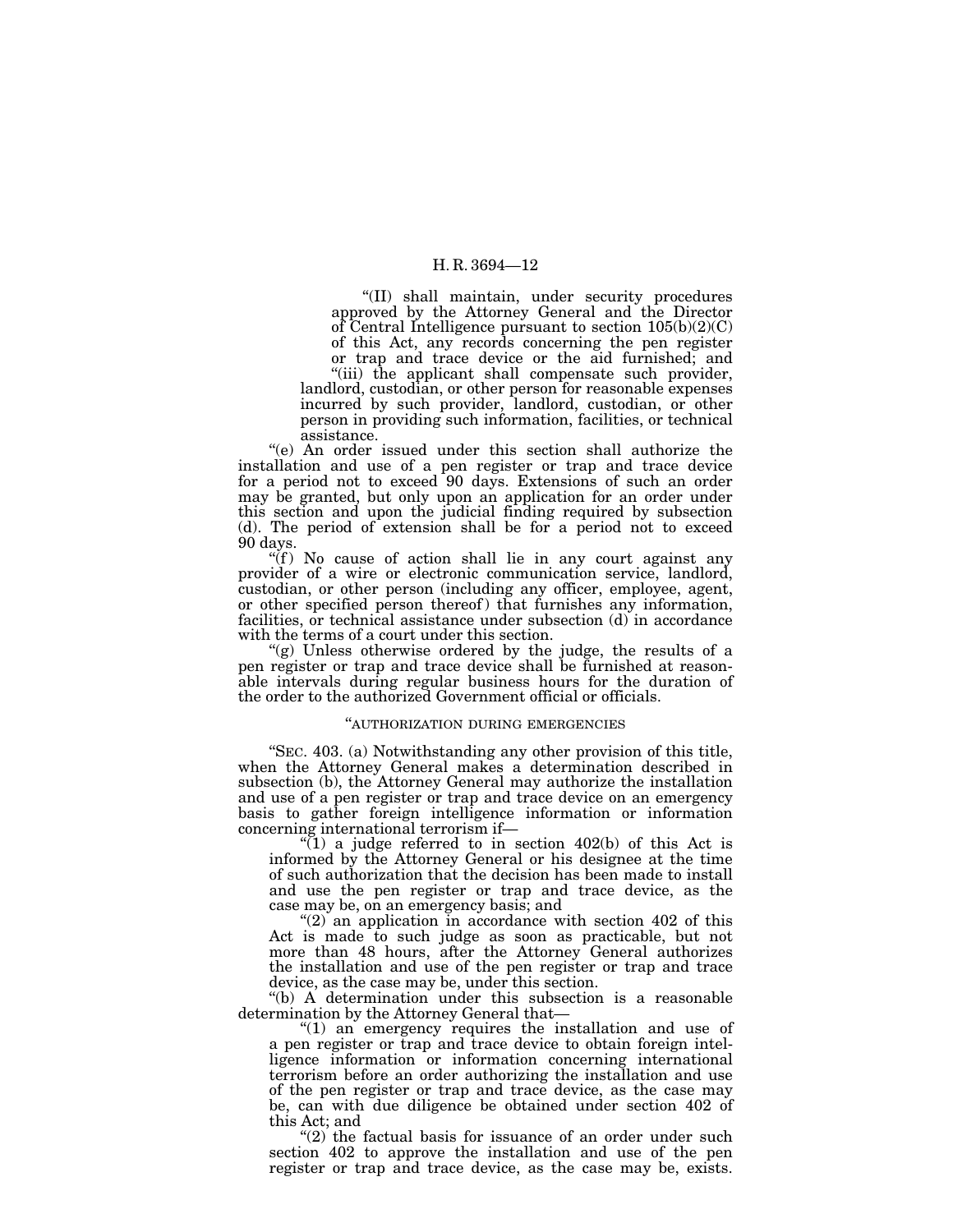$C<sup>(c)</sup>(1)$  In the absence of an order applied for under subsection  $(a)(2)$  approving the installation and use of a pen register or trap and trace device authorized under this section, the installation and use of the pen register or trap and trace device, as the case may be, shall terminate at the earlier of—

''(A) when the information sought is obtained;

"(B) when the application for the order is denied under section 402 of this Act; or

''(C) 48 hours after the time of the authorization by the Attorney General.

" $(2)$  In the event that an application for an order applied for under subsection  $(a)(2)$  is denied, or in any other case where the installation and use of a pen register or trap and trace device under this section is terminated and no order under section 402 of this Act is issued approving the installation and use of the pen register or trap and trace device, as the case may be, no information obtained or evidence derived from the use of the pen register or trap and trace device, as the case may be, shall be received in evidence or otherwise disclosed in any trial, hearing, or other proceeding in or before any court, grand jury, department, office, agency, regulatory body, legislative committee, or other authority of the United States, a State, or political subdivision thereof, and no information concerning any United States person acquired from the use of the pen register or trap and trace device, as the case may be, shall subsequently be used or disclosed in any other manner by Federal officers or employees without the consent of such person, except with the approval of the Attorney General if the information indicates a threat of death or serious bodily harm to any person.

#### ''AUTHORIZATION DURING TIME OF WAR

''SEC. 404. Notwithstanding any other provision of law, the President, through the Attorney General, may authorize the use of a pen register or trap and trace device without a court order under this title to acquire foreign intelligence information for a period not to exceed 15 calendar days following a declaration of war by Congress.

### ''USE OF INFORMATION

"SEC.  $405.$  (a)(1) Information acquired from the use of a pen register or trap and trace device installed pursuant to this title concerning any United States person may be used and disclosed by Federal officers and employees without the consent of the United States person only in accordance with the provisions of this section.

"(2) No information acquired from a pen register or trap and trace device installed and used pursuant to this title may be used or disclosed by Federal officers or employees except for lawful purposes.

''(b) No information acquired pursuant to this title shall be disclosed for law enforcement purposes unless such disclosure is accompanied by a statement that such information, or any information derived therefrom, may only be used in a criminal proceeding with the advance authorization of the Attorney General.

"(c) Whenever the United States intends to enter into evidence" or otherwise use or disclose in any trial, hearing, or other proceeding in or before any court, department, officer, agency, regulatory body,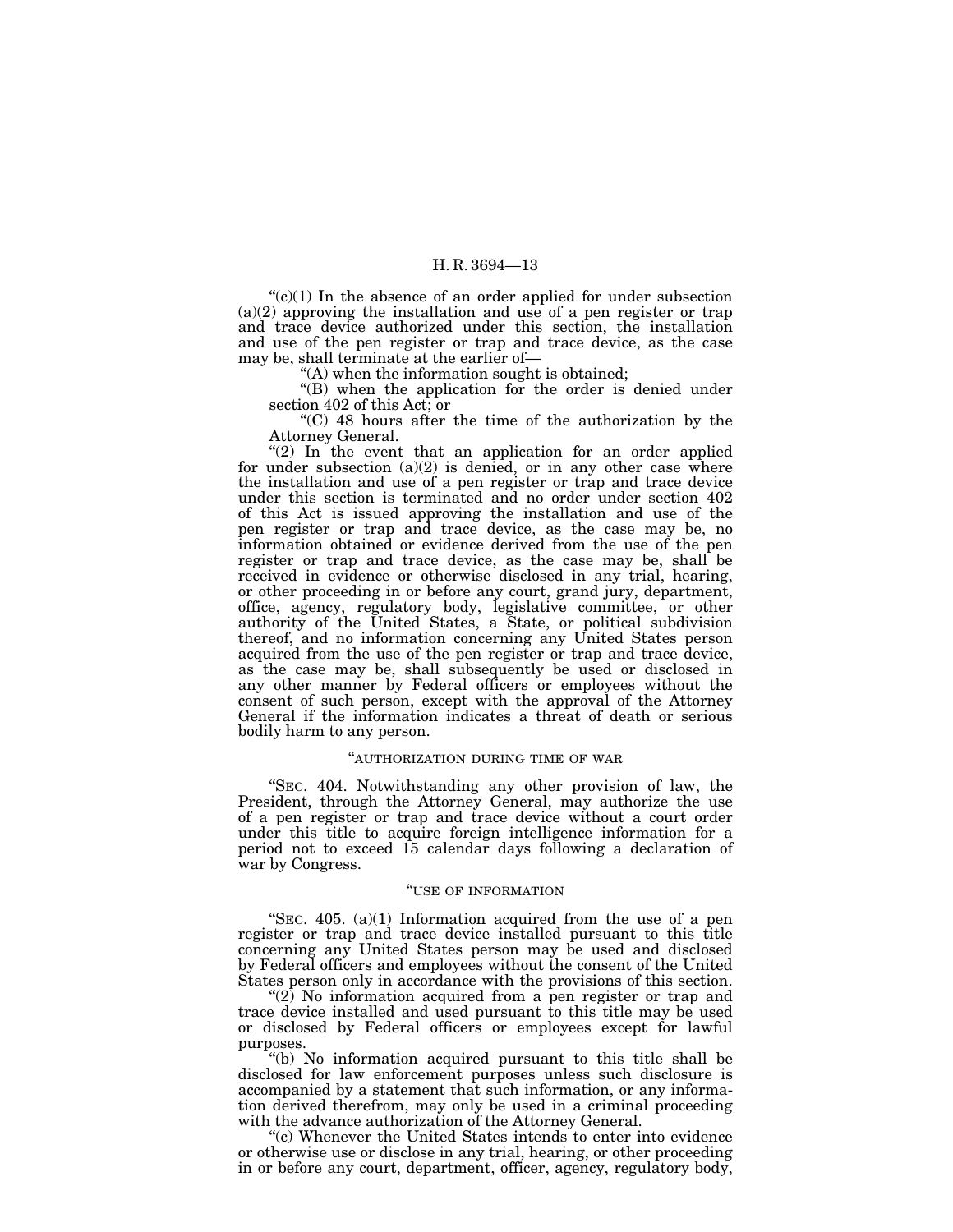or other authority of the United States against an aggrieved person any information obtained or derived from the use of a pen register or trap and trace device pursuant to this title, the United States shall, before the trial, hearing, or the other proceeding or at a reasonable time before an effort to so disclose or so use that information or submit it in evidence, notify the aggrieved person and the court or other authority in which the information is to be disclosed or used that the United States intends to so disclose or so use such information.

''(d) Whenever any State or political subdivision thereof intends to enter into evidence or otherwise use or disclose in any trial, hearing, or other proceeding in or before any court, department, officer, agency, regulatory body, or other authority of the State or political subdivision thereof against an aggrieved person any information obtained or derived from the use of a pen register or trap and trace device pursuant to this title, the State or political subdivision thereof shall notify the aggrieved person, the court or other authority in which the information is to be disclosed or used, and the Attorney General that the State or political subdivision thereof intends to so disclose or so use such information.

 $(e)(1)$  Any aggrieved person against whom evidence obtained or derived from the use of a pen register or trap and trace device is to be, or has been, introduced or otherwise used or disclosed in any trial, hearing, or other proceeding in or before any court, department, officer, agency, regulatory body, or other authority of the United States, or a State or political subdivision thereof, may move to suppress the evidence obtained or derived from the use of the pen register or trap and trace device, as the case may be, on the grounds that—

" $(\overline{A})$  the information was unlawfully acquired; or

''(B) the use of the pen register or trap and trace device, as the case may be, was not made in conformity with an order of authorization or approval under this title.

" $(2)$  A motion under paragraph  $(1)$  shall be made before the trial, hearing, or other proceeding unless there was no opportunity to make such a motion or the aggrieved person concerned was not aware of the grounds of the motion.

" $(f)(1)$  Whenever a court or other authority is notified pursuant to subsection (c) or (d), whenever a motion is made pursuant to subsection (e), or whenever any motion or request is made by an aggrieved person pursuant to any other statute or rule of the United States or any State before any court or other authority of the United States or any State to discover or obtain applications or orders or other materials relating to the use of a pen register or trap and trace device authorized by this title or to discover, obtain, or suppress evidence or information obtained or derived from the use of a pen register or trap and trace device authorized by this title, the United States district court or, where the motion is made before another authority, the United States district court in the same district as the authority shall, notwithstanding any other provision of law and if the Attorney General files an affidavit under oath that disclosure or any adversary hearing would harm the national security of the United States, review in camera and ex parte the application, order, and such other materials relating to the use of the pen register or trap and trace device, as the case may be, as may be necessary to determine whether the use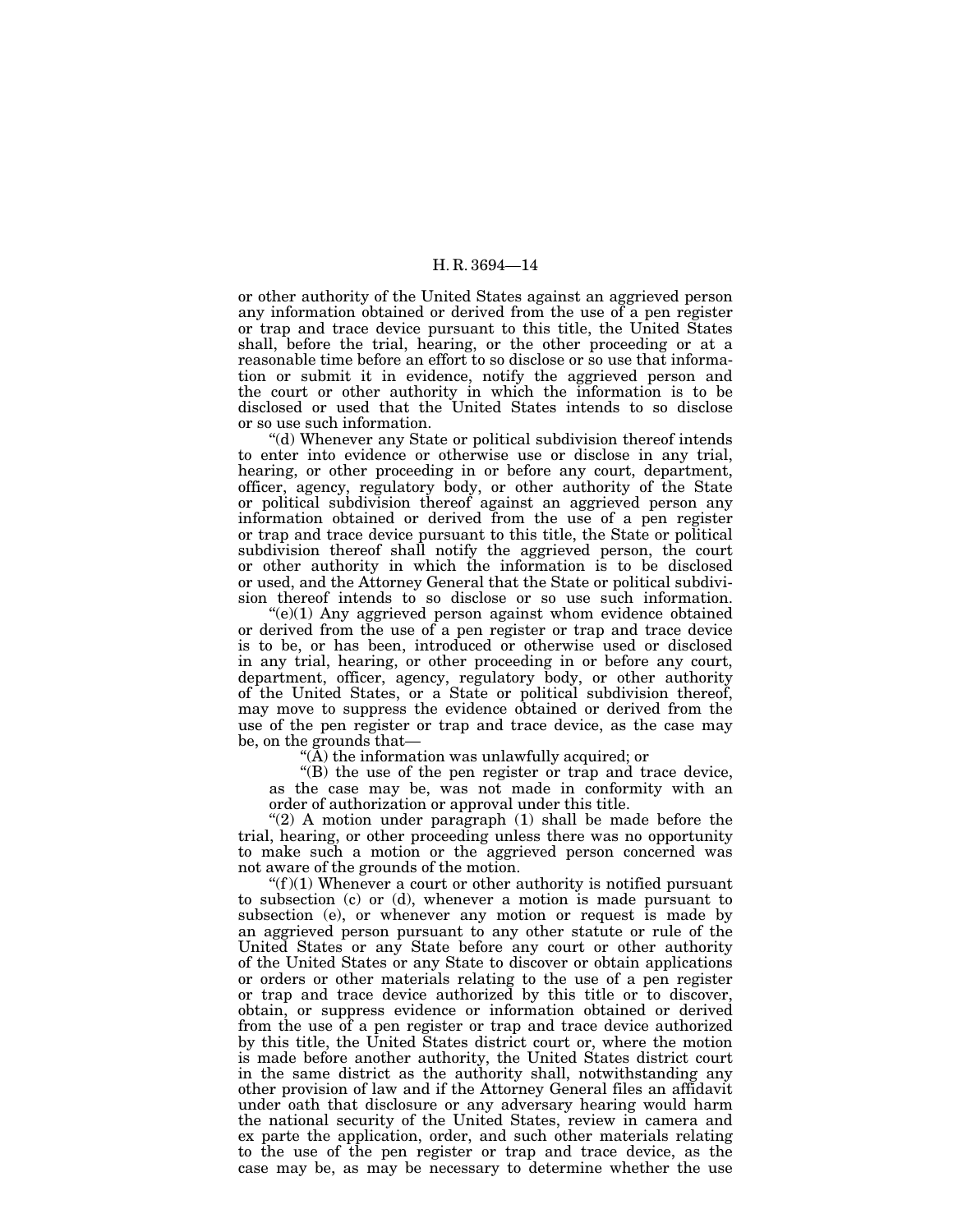of the pen register or trap and trace device, as the case may be, was lawfully authorized and conducted.

" $(2)$  In making a determination under paragraph  $(1)$ , the court may disclose to the aggrieved person, under appropriate security procedures and protective orders, portions of the application, order, or other materials relating to the use of the pen register or trap and trace device, as the case may be, or may require the Attorney General to provide to the aggrieved person a summary of such materials, only where such disclosure is necessary to make an accurate determination of the legality of the use of the pen register or trap and trace device, as the case may be.

 $\mathfrak{g}(1)$  If the United States district court determines pursuant to subsection (f) that the use of a pen register or trap and trace device was not lawfully authorized or conducted, the court may, in accordance with the requirements of law, suppress the evidence which was unlawfully obtained or derived from the use of the pen register or trap and trace device, as the case may be, or otherwise grant the motion of the aggrieved person.

"(2) If the court determines that the use of the pen register or trap and trace device, as the case may be, was lawfully authorized or conducted, it may deny the motion of the aggrieved person except to the extent that due process requires discovery or disclosure.

''(h) Orders granting motions or requests under subsection (g), decisions under this section that the use of a pen register or trap and trace device was not lawfully authorized or conducted, and orders of the United States district court requiring review or granting disclosure of applications, orders, or other materials relating to the installation and use of a pen register or trap and trace device shall be final orders and binding upon all courts of the United States and the several States except a United States Court of Appeals or the Supreme Court.

### ''CONGRESSIONAL OVERSIGHT

''SEC. 406. (a) On a semiannual basis, the Attorney General shall fully inform the Permanent Select Committee on Intelligence of the House of Representatives and the Select Committee on Intelligence of the Senate concerning all uses of pen registers and trap and trace devices pursuant to this title.

''(b) On a semiannual basis, the Attorney General shall also provide to the committees referred to in subsection (a) and to the Committees on the Judiciary of the House of Representatives and the Senate a report setting forth with respect to the preceding 6-month period—

 $f(1)$  the total number of applications made for orders approving the use of pen registers or trap and trace devices under this title; and

" $(2)$  the total number of such orders either granted, modified, or denied.''.

### **SEC. 602. ACCESS TO CERTAIN BUSINESS RECORDS FOR FOREIGN INTELLIGENCE AND INTERNATIONAL TERRORISM INVES-TIGATIONS.**

The Foreign Intelligence Surveillance Act of 1978 (50 U.S.C. 1801 et seq.), as amended by section 601 of this Act, is further amended by inserting after title IV, as added by such section 601, the following new title: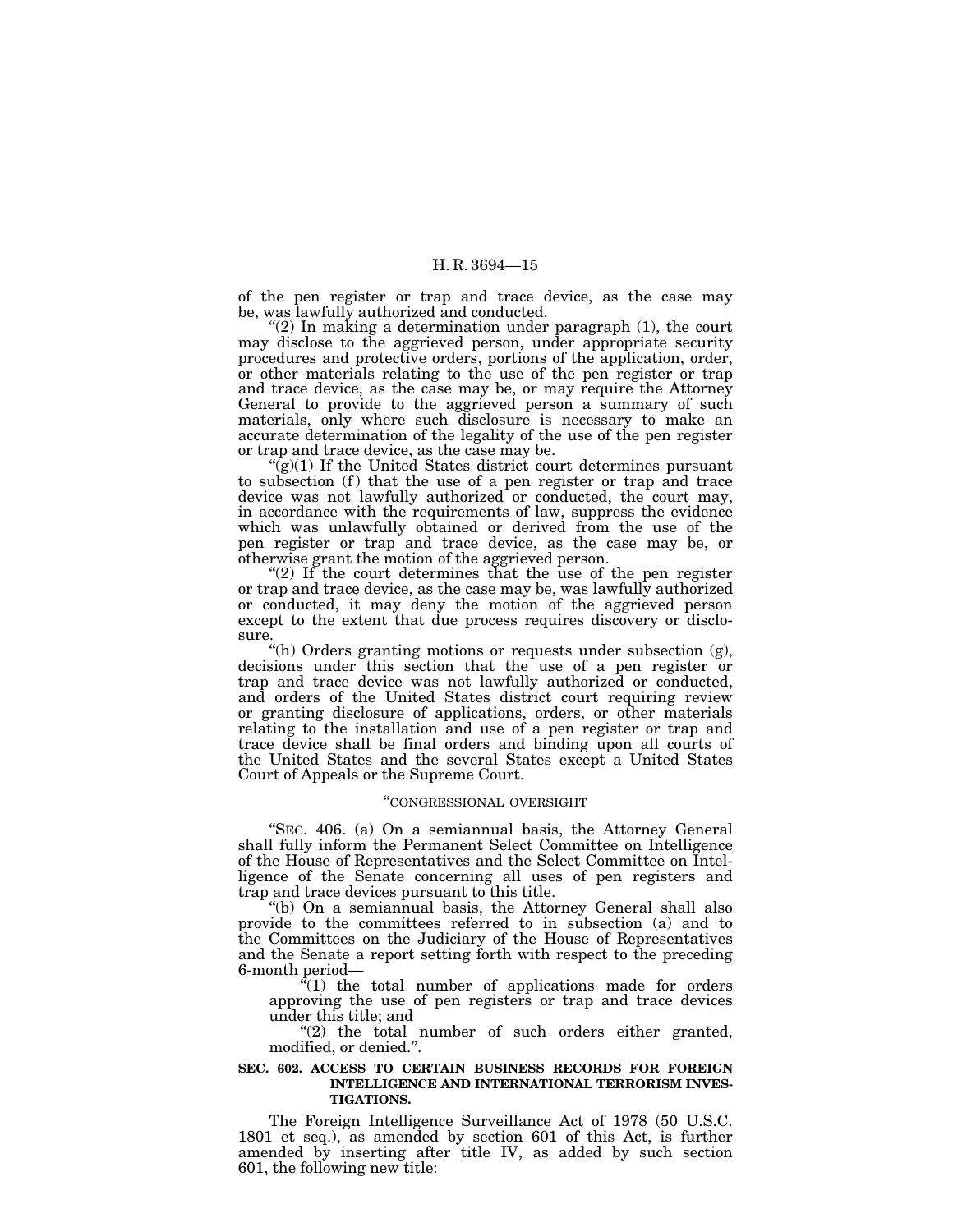### ''TITLE V—ACCESS TO CERTAIN BUSINESS RECORDS FOR FOREIGN INTELLIGENCE PURPOSES

### ''DEFINITIONS

''SEC. 501. As used in this title:

" $(1)$  The terms 'foreign power', 'agent of a foreign power', 'foreign intelligence information', 'international terrorism', and 'Attorney General' shall have the same meanings as in section 101 of this Act.

''(2) The term 'common carrier' means any person or entity transporting people or property by land, rail, water, or air for compensation.

"(3) The term 'physical storage facility' means any business or entity that provides space for the storage of goods or materials, or services related to the storage of goods or materials, to the public or any segment thereof.

" $(4)$  The term 'public accommodation facility' means any inn, hotel, motel, or other establishment that provides lodging to transient guests.

 $(5)$  The term 'vehicle rental facility' means any person or entity that provides vehicles for rent, lease, loan, or other similar use to the public or any segment thereof.

### ''ACCESS TO CERTAIN BUSINESS RECORDS FOR FOREIGN INTELLIGENCE AND INTERNATIONAL TERRORISM INVESTIGATIONS

''SEC. 502. (a) The Director of the Federal Bureau of Investigation or a designee of the Director (whose rank shall be no lower than Assistant Special Agent in Charge) may make an application for an order authorizing a common carrier, public accommodation facility, physical storage facility, or vehicle rental facility to release records in its possession for an investigation to gather foreign intelligence information or an investigation concerning international terrorism which investigation is being conducted by the Federal Bureau of Investigation under such guidelines as the Attorney General approves pursuant to Executive Order No. 12333, or a successor order.

''(b) Each application under this section—

''(1) shall be made to—

"(A) a judge of the court established by section  $103(a)$ of this Act; or

''(B) a United States Magistrate Judge under chapter 43 of title 28, United States Code, who is publicly designated by the Chief Justice of the United States to have the power to hear applications and grant orders for the release of records under this section on behalf of a judge of that court; and

''(2) shall specify that—

"(A) the records concerned are sought for an investigation described in subsection (a); and

''(B) there are specific and articulable facts giving reason to believe that the person to whom the records pertain is a foreign power or an agent of a foreign power.

" $(c)(1)$  Upon application made pursuant to this section, the judge shall enter an ex parte order as requested, or as modified, approving the release of records if the judge finds that the application satisfies the requirements of this section.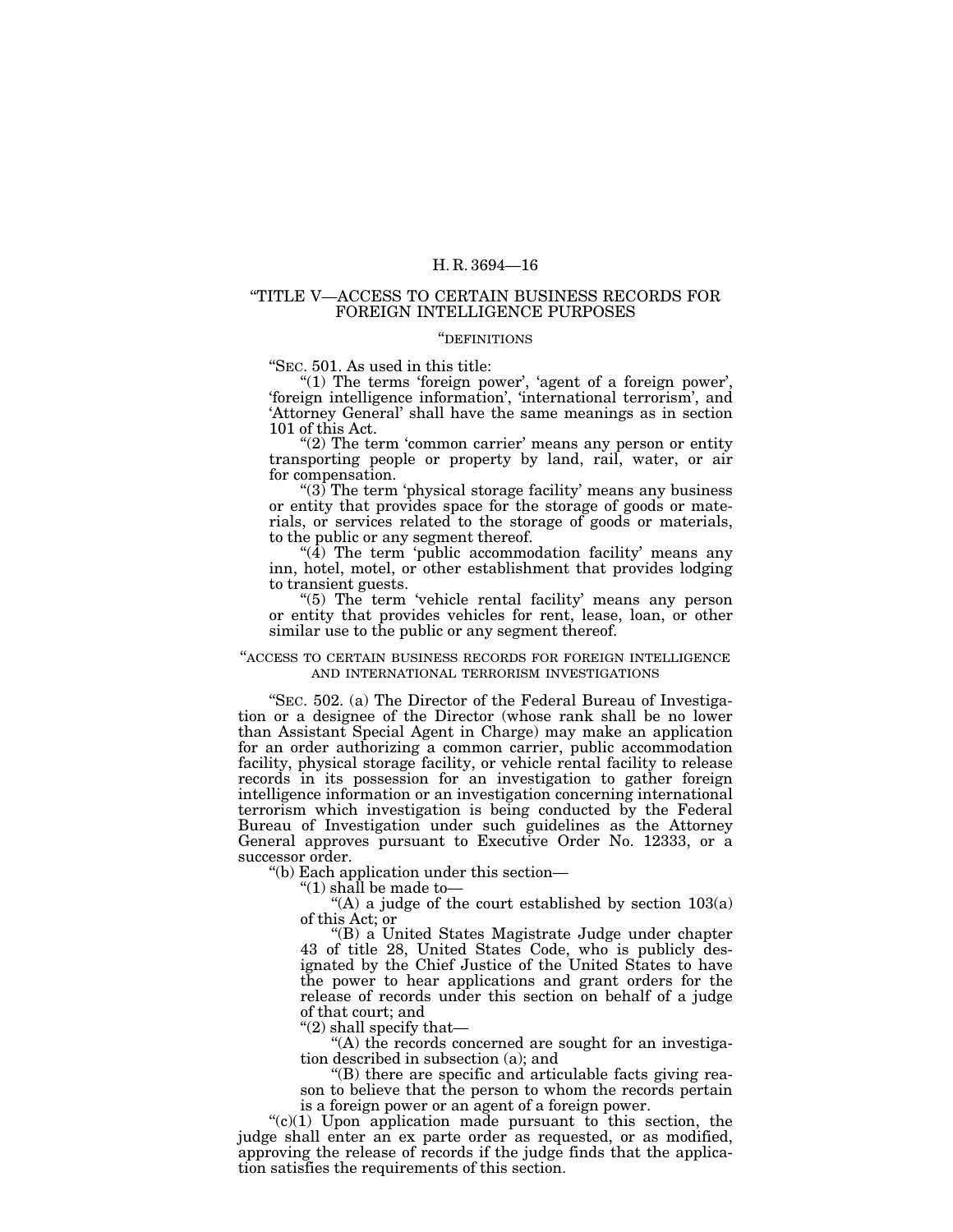"(2) An order under this subsection shall not disclose that it is issued for purposes of an investigation described in subsection (a).

 $((d)(1)$  Any common carrier, public accommodation facility, physical storage facility, or vehicle rental facility shall comply with an order under subsection (c).

"(2) No common carrier, public accommodation facility, physical storage facility, or vehicle rental facility, or officer, employee, or agent thereof, shall disclose to any person (other than those officers, agents, or employees of such common carrier, public accommodation facility, physical storage facility, or vehicle rental facility necessary to fulfill the requirement to disclose information to the Federal Bureau of Investigation under this section) that the Federal Bureau of Investigation has sought or obtained records pursuant to an order under this section.

### ''CONGRESSIONAL OVERSIGHT

''SEC. 503. (a) On a semiannual basis, the Attorney General shall fully inform the Permanent Select Committee on Intelligence of the House of Representatives and the Select Committee on Intelligence of the Senate concerning all requests for records under this title.

''(b) On a semiannual basis, the Attorney General shall provide to the Committees on the Judiciary of the House of Representatives and the Senate a report setting forth with respect to the preceding 6-month period—

 $f'(1)$  the total number of applications made for orders approving requests for records under this title; and

" $(2)$  the total number of such orders either granted, modified, or denied.''.

### **SEC. 603. CONFORMING AND CLERICAL AMENDMENTS.**

(a) CONFORMING AMENDMENT.—Section 601 of the Foreign Intelligence Surveillance Act of 1978, as redesignated by section 601(1) of this Act, is amended by striking out ''other than title III'' and inserting in lieu thereof ''other than titles III, IV, and V''.

(b) CLERICAL AMENDMENT.—The table of contents at the beginning of the Foreign Intelligence Surveillance Act of 1978 is amended by striking out the items relating to title IV and section 401 and inserting in lieu thereof the following:

#### ''TITLE IV—PEN REGISTERS AND TRAP AND TRACE DEVICES FOR FOREIGN INTELLIGENCE PURPOSES

"401. Definitions.

''402. Pen registers and trap and trace devices for foreign intelligence and international terrorism investigations.

''403. Authorization during emergencies.

- "404. Authorization during time of war.
- "405. Use of information.
- "406. Congressional oversight.

### ''TITLE V—ACCESS TO CERTAIN BUSINESS RECORDS FOR FOREIGN INTELLIGENCE PURPOSES

''501. Definitions.

''502. Access to certain business records for foreign intelligence and international terrorism investigations.

''503. Congressional oversight.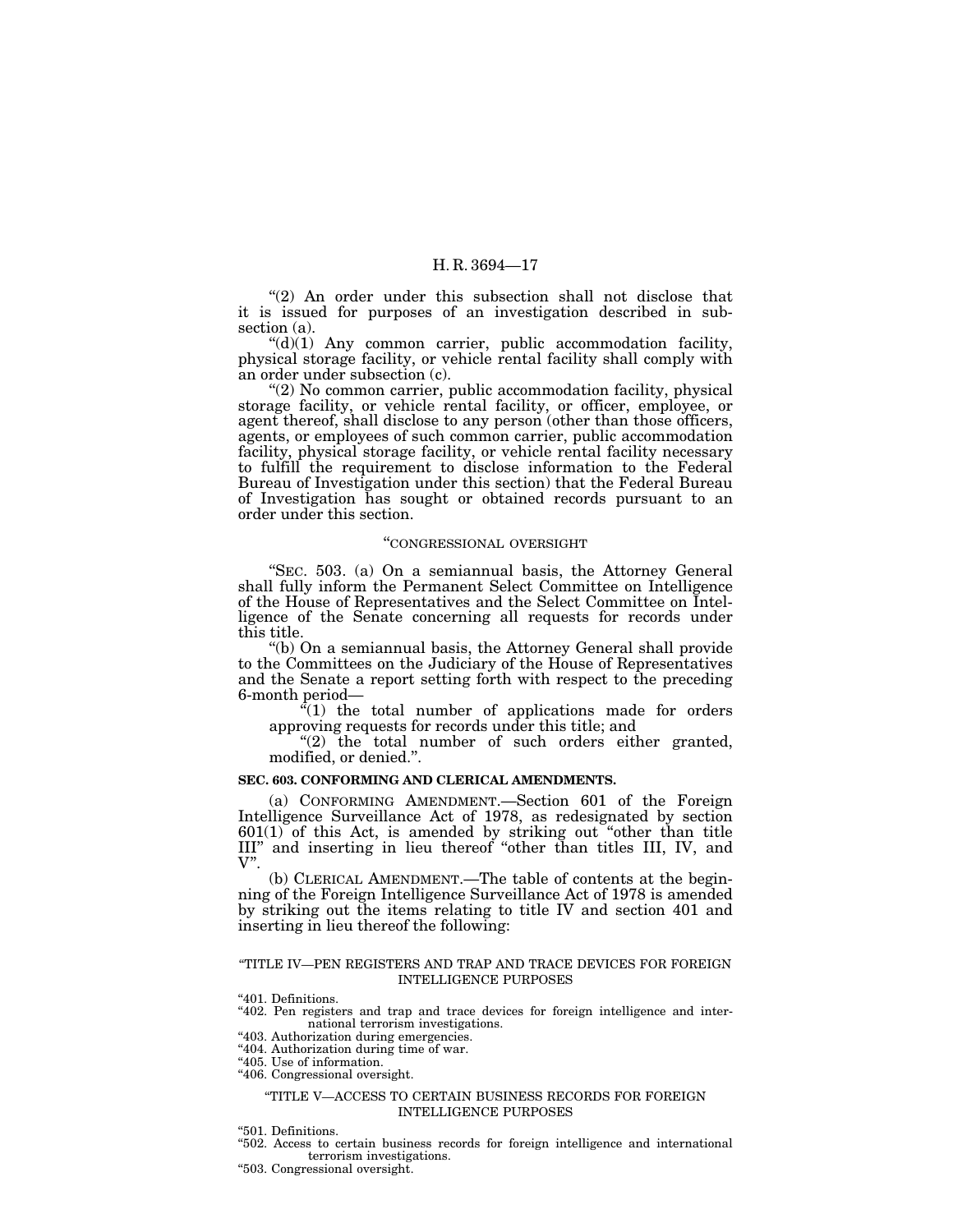### ''TITLE VI—EFFECTIVE DATE

''601. Effective date.''.

### **SEC. 604. WIRE AND ELECTRONIC COMMUNICATIONS INTERCEPTION REQUIREMENTS.**

(a) IN GENERAL.—Section 2518(11)(b) of title 18, United States Code, is amended—

(1) in clause (ii), by striking ''of a purpose'' and all that follows through the end of such clause and inserting ''that there is probable cause to believe that the person's actions could have the effect of thwarting interception from a specified facility;'';

(2) in clause (iii), by striking ''such purpose'' and all that follows through the end of such clause and inserting "such showing has been adequately made; and''; and

(3) by adding at the end the following clause:

"(iv) the order authorizing or approving the interception is limited to interception only for such time as it is reasonable to presume that the person identified in the application is or was reasonably proximate to the instrument through which such communication will be or was transmitted.''.

(b) CONFORMING AMENDMENTS.—Section 2518(12) of title 18, United States Code, is amended—

(1) by inserting " $(a)$ " after "by reason of subsection  $(11)$ ";

(2) by striking ''the facilities from which, or''; and

(3) by striking the comma following ''where''.

# **SEC. 605. AUTHORITY OF ATTORNEY GENERAL TO ACCEPT VOLUNTARY SERVICES.**

Section 524(d)(1) of title 28, United States Code, is amended by inserting "or services" after "property".

# **TITLE VII—WHISTLEBLOWER PROTEC-TION FOR INTELLIGENCE COMMU-NITY EMPLOYEES REPORTING UR-GENT CONCERNS TO CONGRESS**

### **SEC. 701. SHORT TITLE; FINDINGS.**

(a) SHORT TITLE.—This title may be cited as the ''Intelligence Community Whistleblower Protection Act of 1998''.

(b) FINDINGS.—The Congress finds that—

(1) national security is a shared responsibility, requiring joint efforts and mutual respect by Congress and the President; (2) the principles of comity between the branches of Govern-

ment apply to the handling of national security information;

(3) Congress, as a co-equal branch of Government, is empowered by the Constitution to serve as a check on the executive branch; in that capacity, it has a "need to know" of allegations of wrongdoing within the executive branch, including allegations of wrongdoing in the Intelligence Community;

(4) no basis in law exists for requiring prior authorization of disclosures to the intelligence committees of Congress by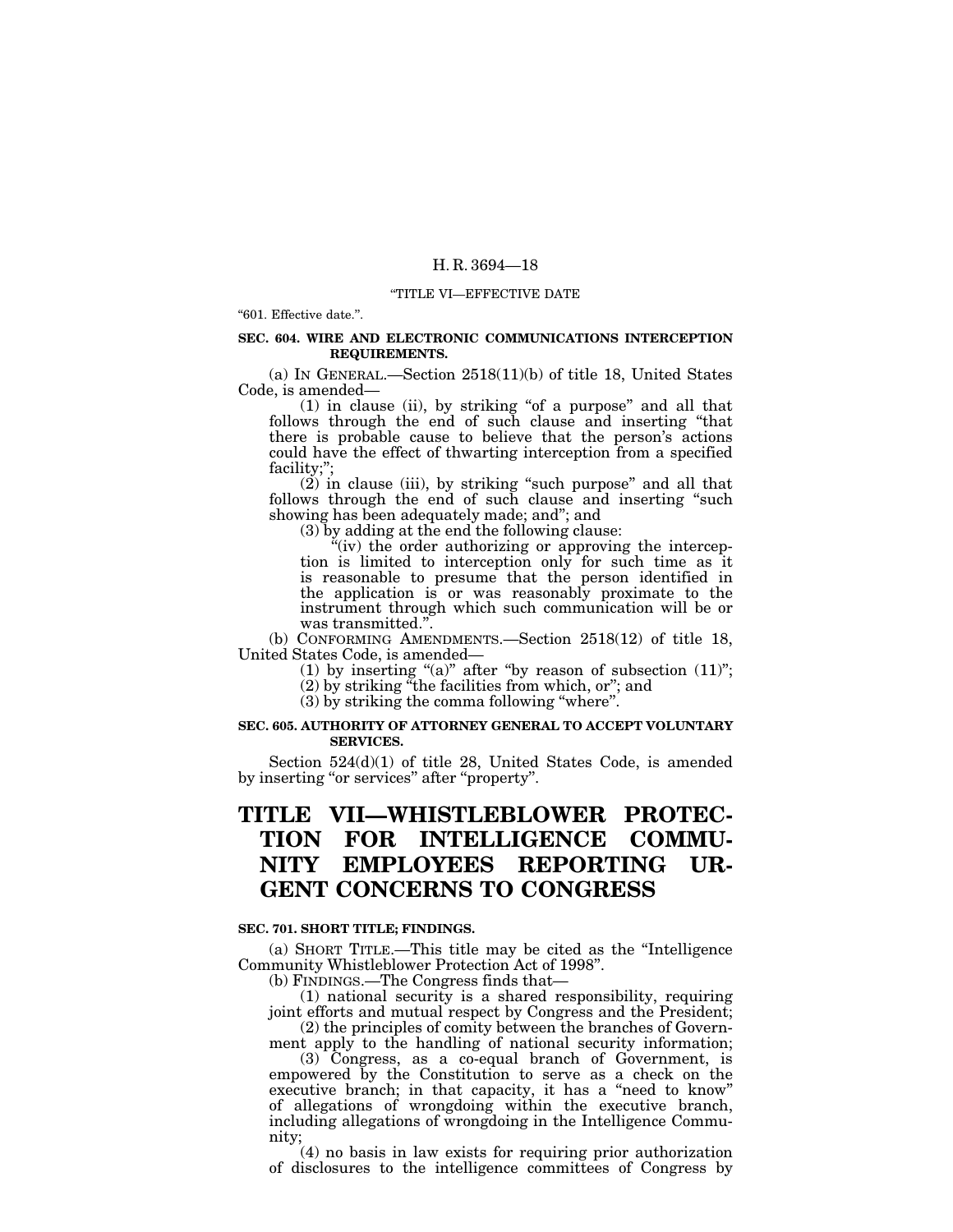employees of the executive branch of classified information about wrongdoing within the Intelligence Community;

(5) the risk of reprisal perceived by employees and contractors of the Intelligence Community for reporting serious or flagrant problems to Congress may have impaired the flow of information needed by the intelligence committees to carry out oversight responsibilities; and

(6) to encourage such reporting, an additional procedure should be established that provides a means for such employees and contractors to report to Congress while safeguarding the classified information involved in such reporting.

### **SEC. 702. PROTECTION OF INTELLIGENCE COMMUNITY EMPLOYEES WHO REPORT URGENT CONCERNS TO CONGRESS.**

(a) INSPECTOR GENERAL OF THE CENTRAL INTELLIGENCE AGENCY.—

(1) IN GENERAL.—Subsection (d) of section 17 of the Central Intelligence Agency Act of 1949 (50 U.S.C. 403q) is amended by adding at the end the following new paragraph:

 $\mathcal{L}(5)(A)$  An employee of the Agency, or of a contractor to the Agency, who intends to report to Congress a complaint or information with respect to an urgent concern may report such complaint or information to the Inspector General.

''(B) Not later than the end of the 14-calendar day period beginning on the date of receipt from an employee of a complaint or information under subparagraph (A), the Inspector General shall determine whether the complaint or information appears credible. If the Inspector General determines that the complaint or information appears credible, the Inspector General shall, before the end of such period, transmit the complaint or information to the Director.

''(C) Upon receipt of a transmittal from the Inspector General under subparagraph  $(B)$ , the Director shall, within 7 calendar days of such receipt, forward such transmittal to the intelligence committees, together with any comments the Director considers appropriate.

 $f(D)(i)$  If the Inspector General does not transmit, or does not transmit in an accurate form, the complaint or information described in subparagraph (B), the employee (subject to clause (ii)) may submit the complaint or information to Congress by contacting either or both of the intelligence committees directly.

"(ii) The employee may contact the intelligence committees directly as described in clause (i) only if the employee—

''(I) before making such a contact, furnishes to the Director, through the Inspector General, a statement of the employee's complaint or information and notice of the employee's intent to contact the intelligence committees directly; and

''(II) obtains and follows from the Director, through the Inspector General, direction on how to contact the intelligence committees in accordance with appropriate security practices.

"(iii) A member or employee of one of the intelligence committees who receives a complaint or information under clause (i) does so in that member or employee's official capacity as a member or employee of that committee.

" $(E)$  The Inspector General shall notify an employee who reports a complaint or information to the Inspector General under this paragraph of each action taken under this paragraph with respect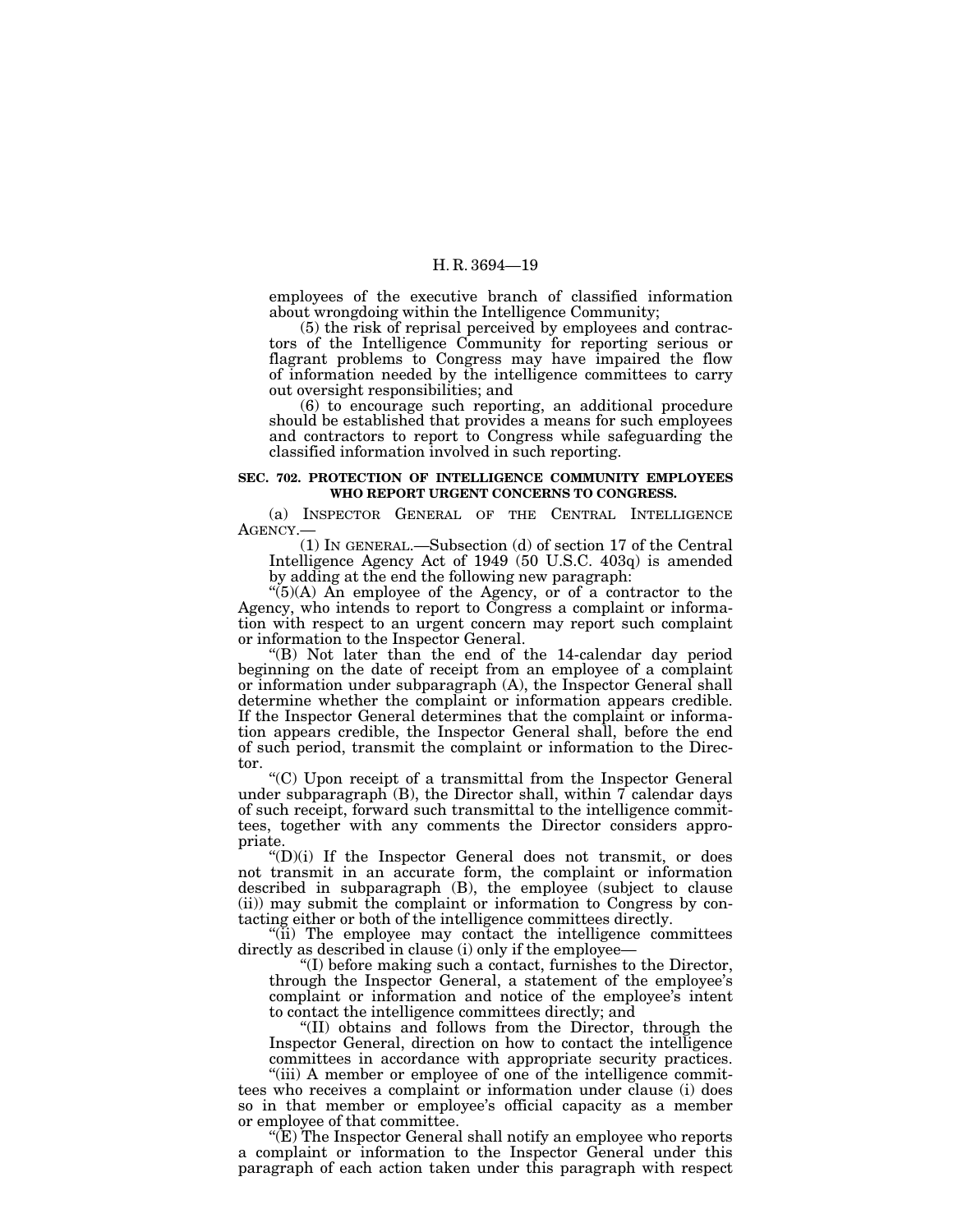to the complaint or information. Such notice shall be provided not later than 3 days after any such action is taken.

''(F) An action taken by the Director or the Inspector General under this paragraph shall not be subject to judicial review.

''(G) In this paragraph:

''(i) The term 'urgent concern' means any of the following:

''(I) A serious or flagrant problem, abuse, violation of law or Executive order, or deficiency relating to the funding, administration, or operations of an intelligence activity involving classified information, but does not include differences of opinions concerning public policy matters.

''(II) A false statement to Congress, or a willful withholding from Congress, on an issue of material fact relating to the funding, administration, or operation of an intelligence activity.

''(III) An action, including a personnel action described in section 2302(a)(2)(A) of title 5, United States Code, constituting reprisal or threat of reprisal prohibited under subsection  $(e)(3)(B)$  in response to an employee's reporting an urgent concern in accordance with this paragraph.

"(ii) The term 'intelligence committees' means the Permanent Select Committee on Intelligence of the House of Representatives and the Select Committee on Intelligence of the Senate.''.

(2) CLERICAL AMENDMENT.—The heading to subsection (d) of such section is amended by inserting ''; REPORTS TO CON-GRESS ON URGENT CONCERNS'' before the period.

(b) ADDITIONAL PROVISIONS WITH RESPECT TO INSPECTORS GENERAL OF THE INTELLIGENCE COMMUNITY.—

 $(1)$  In GENERAL.—The Inspector General Act of 1978 (5) U.S.C. App.) is amended by redesignating section 8H as section

8I and by inserting after section 8G the following new section: "SEC. 8H.  $(a)(1)(A)$  An employee of the Defense Intelligence Agency, the National Imagery and Mapping Agency, the National Reconnaissance Office, or the National Security Agency, or of a contractor of any of those Agencies, who intends to report to Congress a complaint or information with respect to an urgent concern may report the complaint or information to the Inspector General of the Department of Defense (or designee).

''(B) An employee of the Federal Bureau of Investigation, or of a contractor of the Bureau, who intends to report to Congress a complaint or information with respect to an urgent concern may report the complaint or information to the Inspector General of the Department of Justice (or designee).

''(C) Any other employee of, or contractor to, an executive agency, or element or unit thereof, determined by the President under section 2302(a)(2)(C)(ii) of title 5, United States Code, to have as its principal function the conduct of foreign intelligence or counterintelligence activities, who intends to report to Congress a complaint or information with respect to an urgent concern may report the complaint or information to the appropriate Inspector General (or designee) under this Act or section 17 of the Central Intelligence Agency Act of 1949.

" $(2)$  If a designee of an Inspector General under this section receives a complaint or information of an employee with respect to an urgent concern, that designee shall report the complaint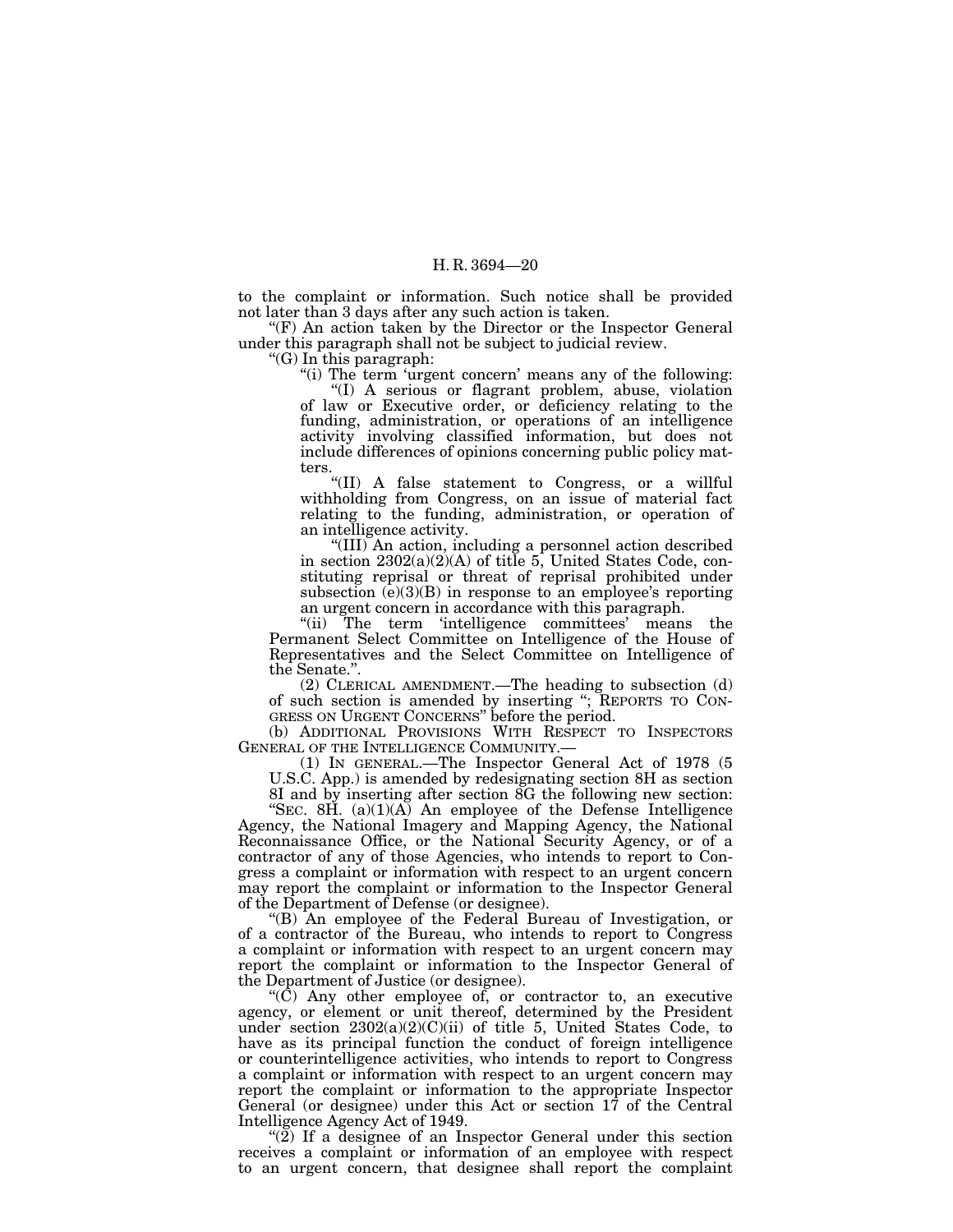or information to the Inspector General within 7 calendar days of receipt.

" $(b)$  Not later than the end of the 14-calendar day period beginning on the date of receipt of an employee complaint or information under subsection (a), the Inspector General shall determine whether the complaint or information appears credible. If the Inspector General determines that the complaint or information appears credible, the Inspector General shall, before the end of such period, transmit the complaint or information to the head of the establishment.

''(c) Upon receipt of a transmittal from the Inspector General under subsection  $(b)$ , the head of the establishment shall, within 7 calendar days of such receipt, forward such transmittal to the intelligence committees, together with any comments the head of the establishment considers appropriate.

" $(d)(1)$  If the Inspector General does not transmit, or does not transmit in an accurate form, the complaint or information described in subsection (b), the employee (subject to paragraph (2)) may submit the complaint or information to Congress by contacting either or both of the intelligence committees directly.

 $(2)$  The employee may contact the intelligence committees directly as described in paragraph (1) only if the employee—

''(A) before making such a contact, furnishes to the head of the establishment, through the Inspector General, a statement of the employee's complaint or information and notice of the employee's intent to contact the intelligence committees directly; and

''(B) obtains and follows from the head of the establishment, through the Inspector General, direction on how to contact the intelligence committees in accordance with appropriate security practices.

''(3) A member or employee of one of the intelligence committees who receives a complaint or information under paragraph (1) does so in that member or employee's official capacity as a member or employee of that committee.

 $\mathcal{F}(e)$  The Inspector General shall notify an employee who reports a complaint or information under this section of each action taken under this section with respect to the complaint or information. Such notice shall be provided not later than 3 days after any such action is taken.

"(f) An action taken by the head of an establishment or an Inspector General under this section shall not be subject to judicial review.

"(g) In this section:

" $(1)$  The term 'urgent concern' means any of the following:

''(A) A serious or flagrant problem, abuse, violation of law or Executive order, or deficiency relating to the funding, administration, or operations of an intelligence activity involving classified information, but does not include differences of opinions concerning public policy matters.

''(B) A false statement to Congress, or a willful withholding from Congress, on an issue of material fact relating to the funding, administration, or operation of an intelligence activity.